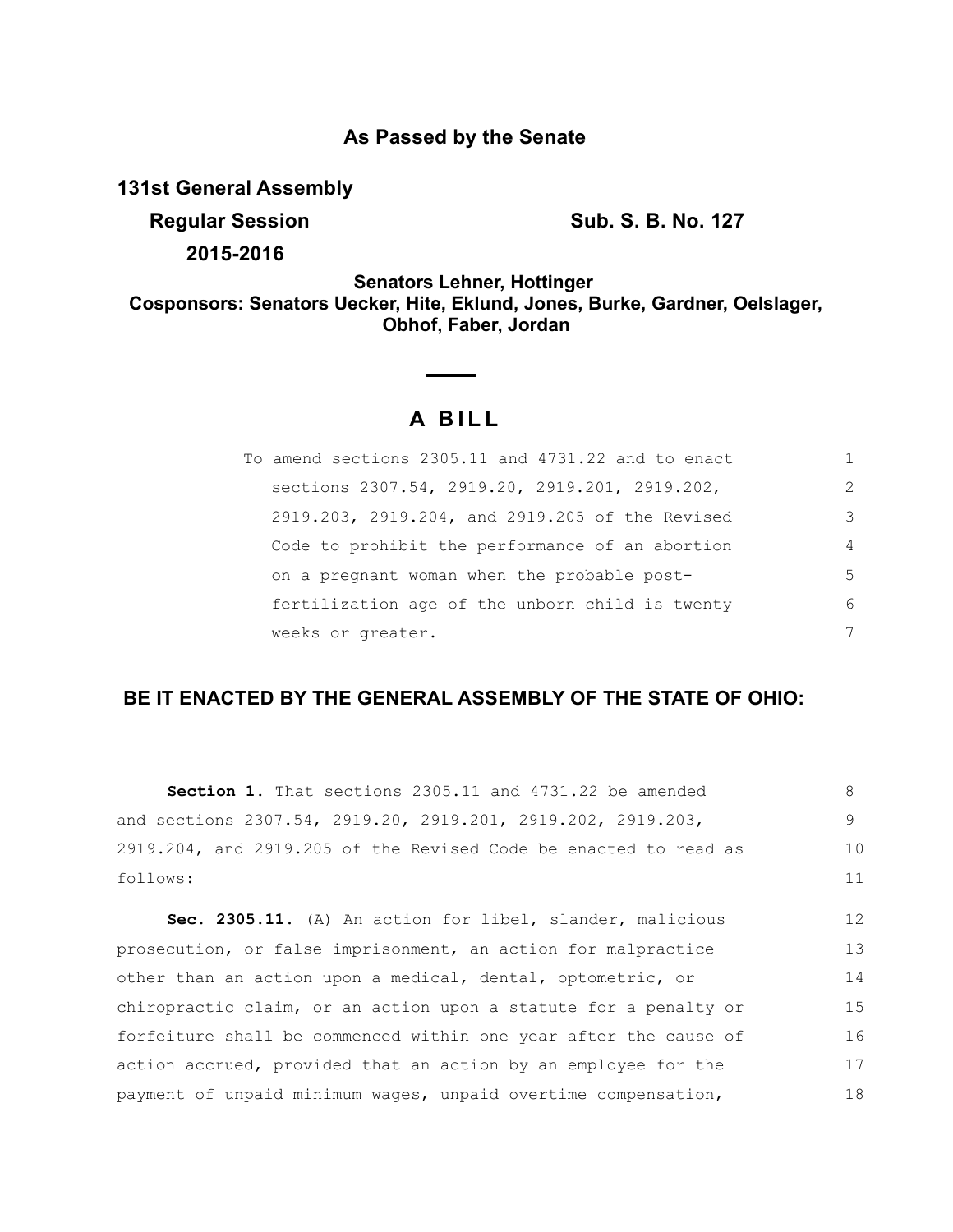or liquidated damages by reason of the nonpayment of minimum wages or overtime compensation shall be commenced within two years after the cause of action accrued. 19 20 21

(B) A civil action for unlawful abortion pursuant to section 2919.12 of the Revised Code, a civil action authorized by division (H) of section 2317.56 of the Revised Code,  $a$  civil action pursuant to division  $(B)$   $(1)$  or  $(2)$  of section 2307.51 of the Revised Code for performing a dilation and extraction procedure or attempting to perform a dilation and extraction procedure in violation of section 2919.15 of the Revised Code, and a civil action pursuant to division (B) of section 2307.52 of the Revised Code for terminating or attempting to terminate a human pregnancy after viability in violation of division (A) of section 2919.17 of the Revised Code, and a civil action for terminating or attempting to terminate a human pregnancy of a pain-capable unborn child in violation of division (E) of section 2919.201 of the Revised Code shall be commenced within one year after the performance or inducement of the abortion $_7$  or within one year after the attempt to perform or induce the abortion in violation of division (A) of section 2919.17 of the Revised Code or division (E) of section 2919.201 of the Revised Code, within one year after the performance of the dilation and extraction procedure, or, in the case of a civil action pursuant to division (B)(2) of section 2307.51 of the Revised Code, within one year after the attempt to perform the dilation and extraction procedure. 22 23 24 25 26 27 28 29 30 31 32 33 34 35 36 37 38 39 40 41 42 43 44

(C) As used in this section, "medical claim," "dental claim," "optometric claim," and "chiropractic claim" have the same meanings as in section 2305.113 of the Revised Code. 45 46 47

**Sec. 2307.54.** (A) As used in this section, "frivolous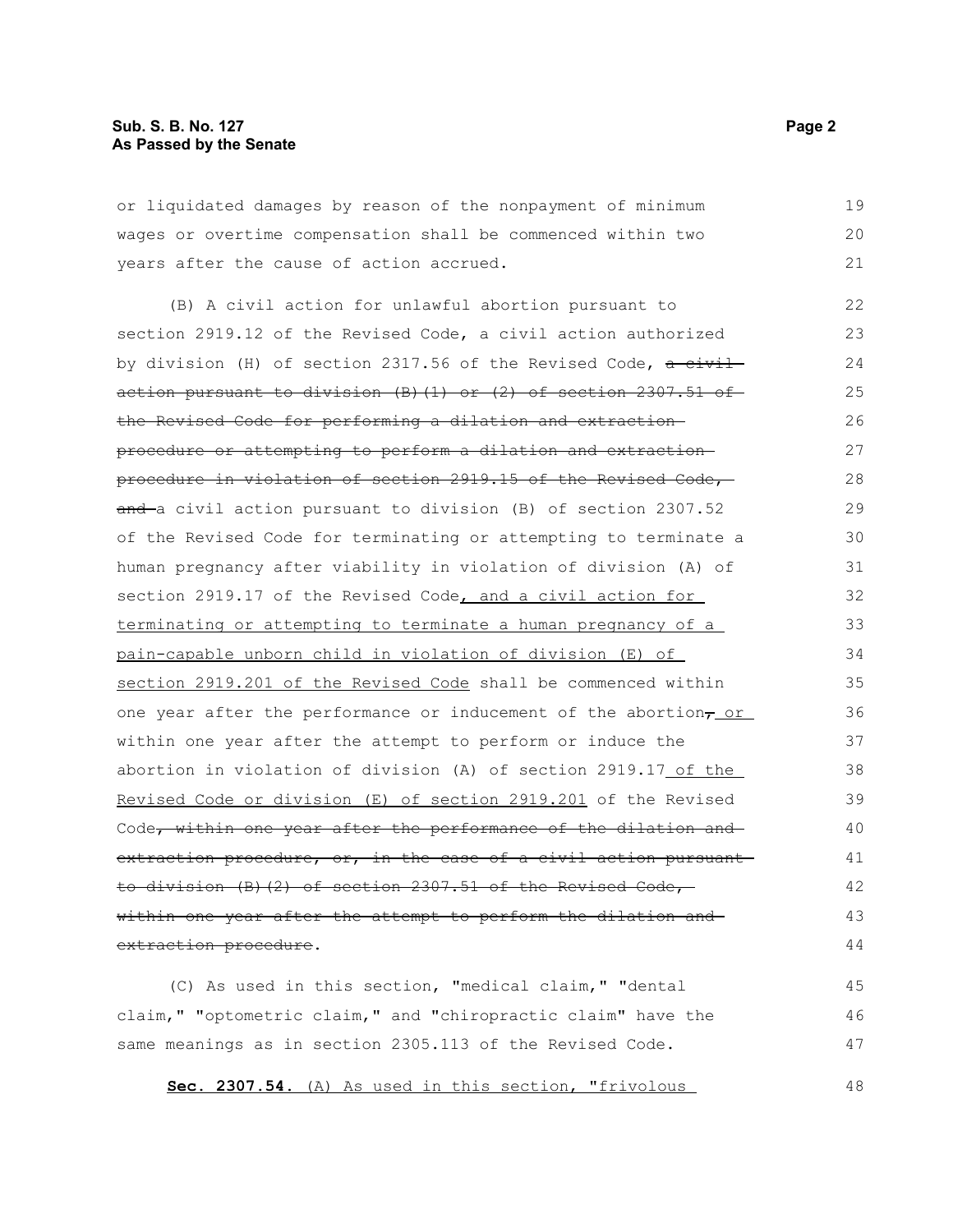| conduct" has the same meaning as in section 2323.51 of the       | 49 |
|------------------------------------------------------------------|----|
| Revised Code.                                                    | 50 |
| (B) A woman upon whom an abortion is purposely performed         | 51 |
| or induced or purposely attempted to be performed or induced, or | 52 |
| the father of the unborn child who was the subject of such an    | 53 |
| abortion, in violation of division (E) of section 2919.201 of    | 54 |
| the Revised Code, has and may commence a civil action for        | 55 |
| compensatory damages, punitive or exemplary damages if           | 56 |
| authorized by section 2315.21 of the Revised Code, and court     | 57 |
| costs and reasonable attorney's fees against the person who      | 58 |
| purposely performed or induced or purposely attempted to perform | 59 |
| or induce the abortion in violation of division (E) of section   | 60 |
| <u>2919.201 of the Revised Code.</u>                             | 61 |
| (C) If a judgment is rendered in favor of the defendant in       | 62 |
| <u>a civil action commenced pursuant to division (B) of this</u> | 63 |
| section and the court finds, upon the filing of a motion under   | 64 |
| section 2323.51 of the Revised Code, that the commencement of    | 65 |
| the civil action constitutes frivolous conduct and that the      | 66 |
| defendant was adversely affected by the frivolous conduct, the   | 67 |
| court shall award in accordance with section 2323.51 of the      | 68 |
| Revised Code reasonable attorney's fees to the defendant.        | 69 |
| Sec. 2919.20. As used in sections 2919.20 to 2919.204 of         | 70 |
| the Revised Code:                                                | 71 |
| (A) "Fertilization" means the fusion of a human                  | 72 |
| spermatozoon with a human ovum.                                  | 73 |
| (B) "Medical emergency" means a condition that in the            | 74 |
| physician's reasonable medical judgment, based upon the facts    | 75 |
| known to the physician at that time, so complicates the woman's  | 76 |
| pregnancy as to necessitate the immediate performance or         | 77 |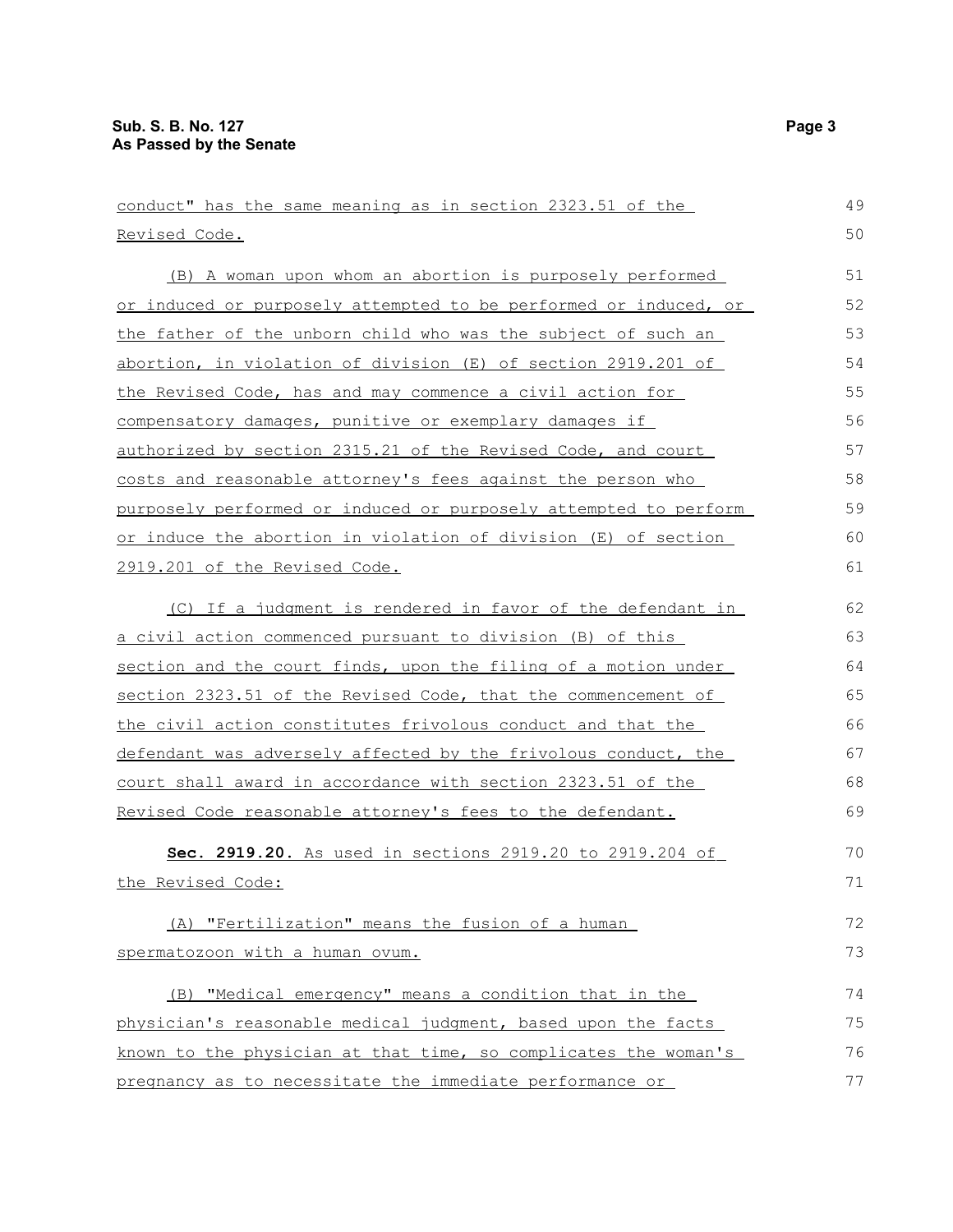| inducement of an abortion in order to prevent the death of the   | 78  |
|------------------------------------------------------------------|-----|
| pregnant woman or to avoid a serious risk of the substantial and | 79  |
| irreversible impairment of a major bodily function of the        | 80  |
| pregnant woman that delay in the performance or inducement of    | 81  |
| the abortion would create.                                       | 82  |
| (C) "Pain-capable unborn child" means an unborn child of a       | 83  |
| probable post-fertilization age of twenty weeks or more.         | 84  |
| (D) "Physician" has the same meaning as in section               | 85  |
| 2305.113 of the Revised Code.                                    | 86  |
| (E) "Post-fertilization age" means the age of the unborn         | 87  |
| child as calculated from the fusion of a human spermatozoon with | 88  |
| <u>a human ovum.</u>                                             | 89  |
| (F) "Probable post-fertilization age" means, in reasonable       | 90  |
| medical judgment and with reasonable probability, the age of the | 91  |
| unborn child, as calculated from fertilization, at the time the  | 92  |
| abortion is performed or induced or attempted to be performed or | 93  |
| induced.                                                         | 94  |
| (G) "Reasonable medical judgment" means a medical judgment       | 95  |
| that would be made by a reasonably prudent physician,            | 96  |
| knowledgeable about the case and the treatment possibilities     | 97  |
| with respect to the medical conditions involved.                 | 98  |
| (H) "Serious risk of the substantial and irreversible            | 99  |
| impairment of a major bodily function" means any medically       | 100 |
| diagnosed condition that so complicates the pregnancy of the     | 101 |
| woman as to directly or indirectly cause the substantial and     | 102 |
| irreversible impairment of a major bodily function. A medically  | 103 |
| diagnosed condition that constitutes a "serious risk of the      | 104 |
| substantial and irreversible impairment of a major bodily        | 105 |
| function" includes pre-eclampsia, inevitable abortion, and       | 106 |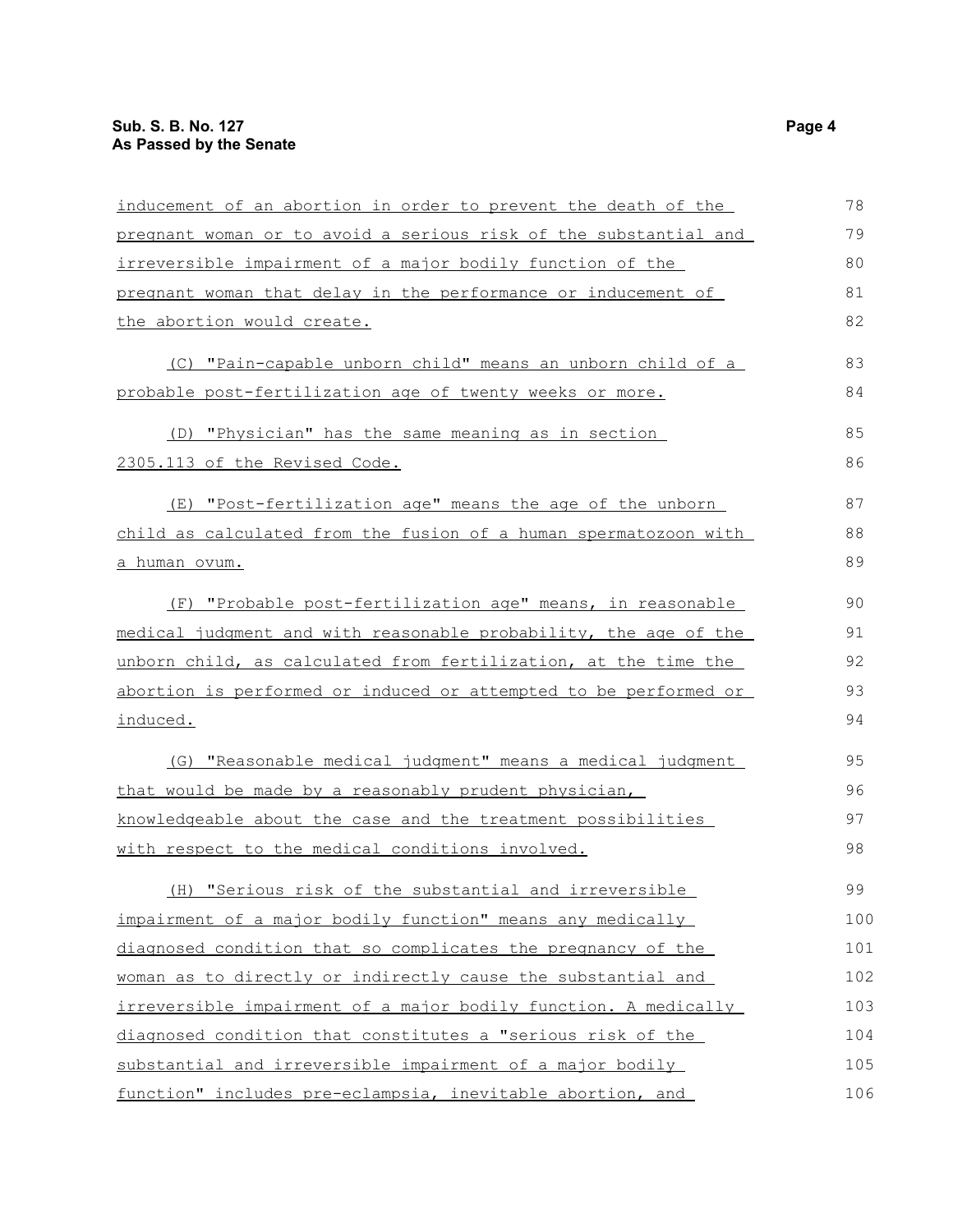| premature rupture of the membranes, may include, but is not      | 107 |
|------------------------------------------------------------------|-----|
| limited to, diabetes and multiple sclerosis, and does not        | 108 |
| include a condition related to the woman's mental health.        | 109 |
| (I) "Unborn child" means an individual organism of the           | 110 |
| species homo sapiens from fertilization until live birth.        | 111 |
| Sec. 2919.201. (A) No person shall purposely perform or          | 112 |
| induce or purposely attempt to perform or induce an abortion on  | 113 |
| a pregnant woman when the probable post-fertilization age of the | 114 |
| unborn child is twenty weeks or greater.                         | 115 |
| (B) (1) It is an affirmative defense to a charge under           | 116 |
| division (A) of this section that the abortion was purposely     | 117 |
| performed or induced or purposely attempted to be performed or   | 118 |
| induced by a physician and that the physician determined, in the | 119 |
| physician's reasonable medical judgment, based on the facts      | 120 |
| known to the physician at that time, that either of the          | 121 |
| following applied:                                               | 122 |
| (a) The probable post-fertilization age of the unborn            | 123 |
| <u>child was less than twenty weeks.</u>                         | 124 |
| (b) The abortion was necessary to prevent the death of the       | 125 |
| pregnant woman or a serious risk of the substantial and          | 126 |
| irreversible impairment of a major bodily function of the        | 127 |
| pregnant woman.                                                  | 128 |
| (2) No abortion shall be considered necessary under              | 129 |
| division (B) (1) (b) of this section on the basis of a claim or  | 130 |
| diagnosis that the pregnant woman will engage in conduct that    | 131 |
| would result in the pregnant woman's death or a substantial and  | 132 |
| irreversible impairment of a major bodily function of the        | 133 |
| pregnant woman or based on any reason related to the woman's     | 134 |
| mental health.                                                   | 135 |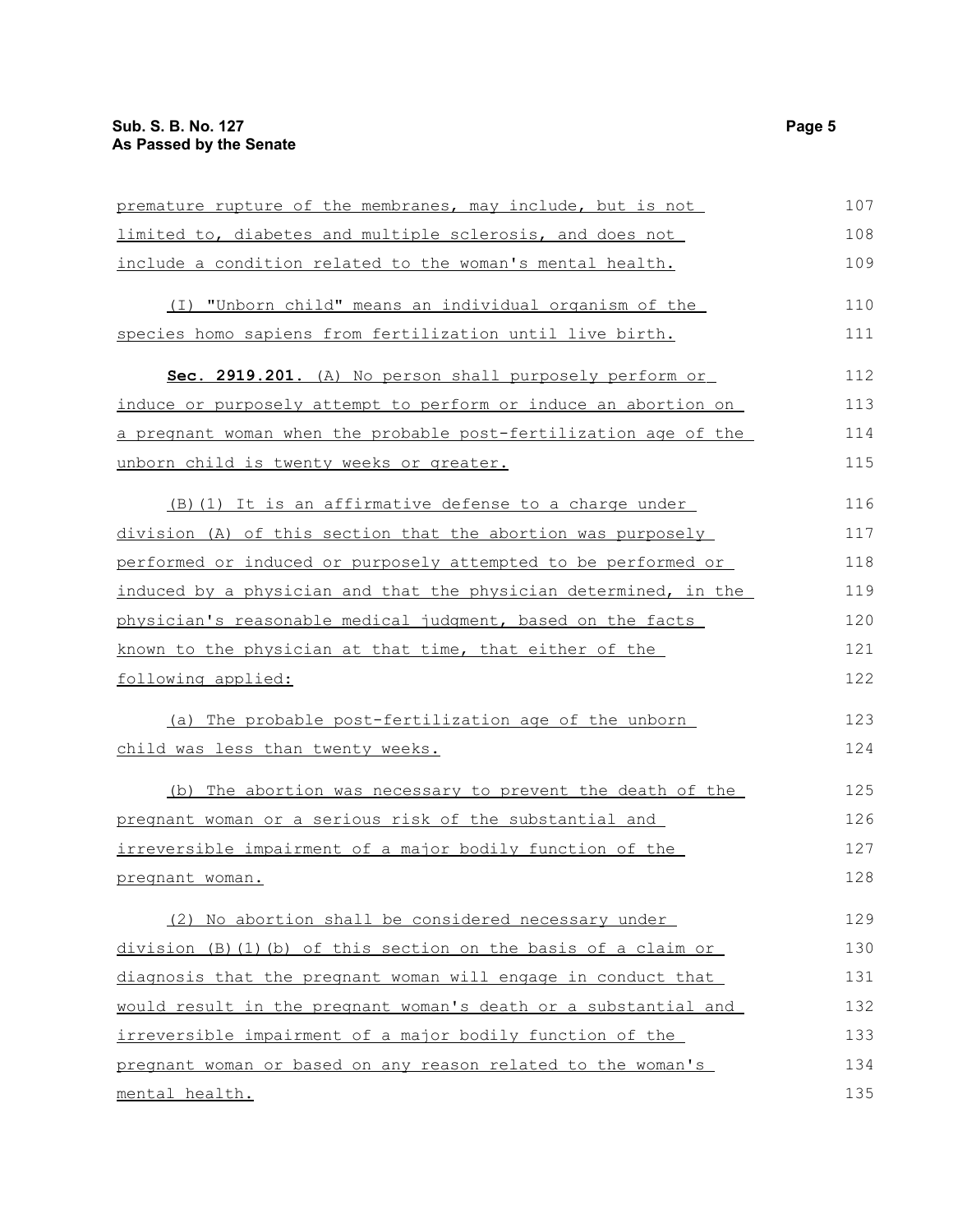| (C) Except when a medical emergency exists that prevents         | 136 |
|------------------------------------------------------------------|-----|
| compliance with section 2919.203 of the Revised Code, the        | 137 |
| affirmative defense set forth in division (B)(1)(a) of this      | 138 |
| section does not apply unless the physician who purposely        | 139 |
| performs or induces or purposely attempts to perform or induce   | 140 |
| the abortion makes a determination of the probable post-         | 141 |
| fertilization age of the unborn child as required by division    | 142 |
| (A) of section 2919.203 of the Revised Code or relied upon such  | 143 |
| a determination made by another physician and certifies in       | 144 |
| writing, based on the results of the tests performed, that in    | 145 |
| the physician's reasonable medical judgment the unborn child's   | 146 |
| probable post-fertilization age is less than twenty weeks.       | 147 |
| (D) Except when a medical emergency exists that prevents         | 148 |
| compliance with one or more of the following conditions, the     | 149 |
| affirmative defense set forth in division (B) (1) (b) of this    | 150 |
| section does not apply unless the physician who purposely        | 151 |
| performs or induces or purposely attempts to perform or induce   | 152 |
| the abortion complies with all of the following conditions:      | 153 |
| (1) The physician who purposely performs or induces or           | 154 |
| purposely attempts to perform or induce the abortion certifies   | 155 |
| in writing that, in the physician's reasonable medical judgment, | 156 |
| based on the facts known to the physician at that time, the      | 157 |
| abortion is necessary to prevent the death of the pregnant woman | 158 |
| or a serious risk of the substantial and irreversible impairment | 159 |
| of a major bodily function of the pregnant woman.                | 160 |
| (2) A different physician not professionally related to          | 161 |
| the physician described in division (D) (1) of this section      | 162 |
| certifies in writing that, in that different physician's         | 163 |
| reasonable medical judgment, based on the facts known to that    | 164 |
| different physician at that time, the abortion is necessary to   | 165 |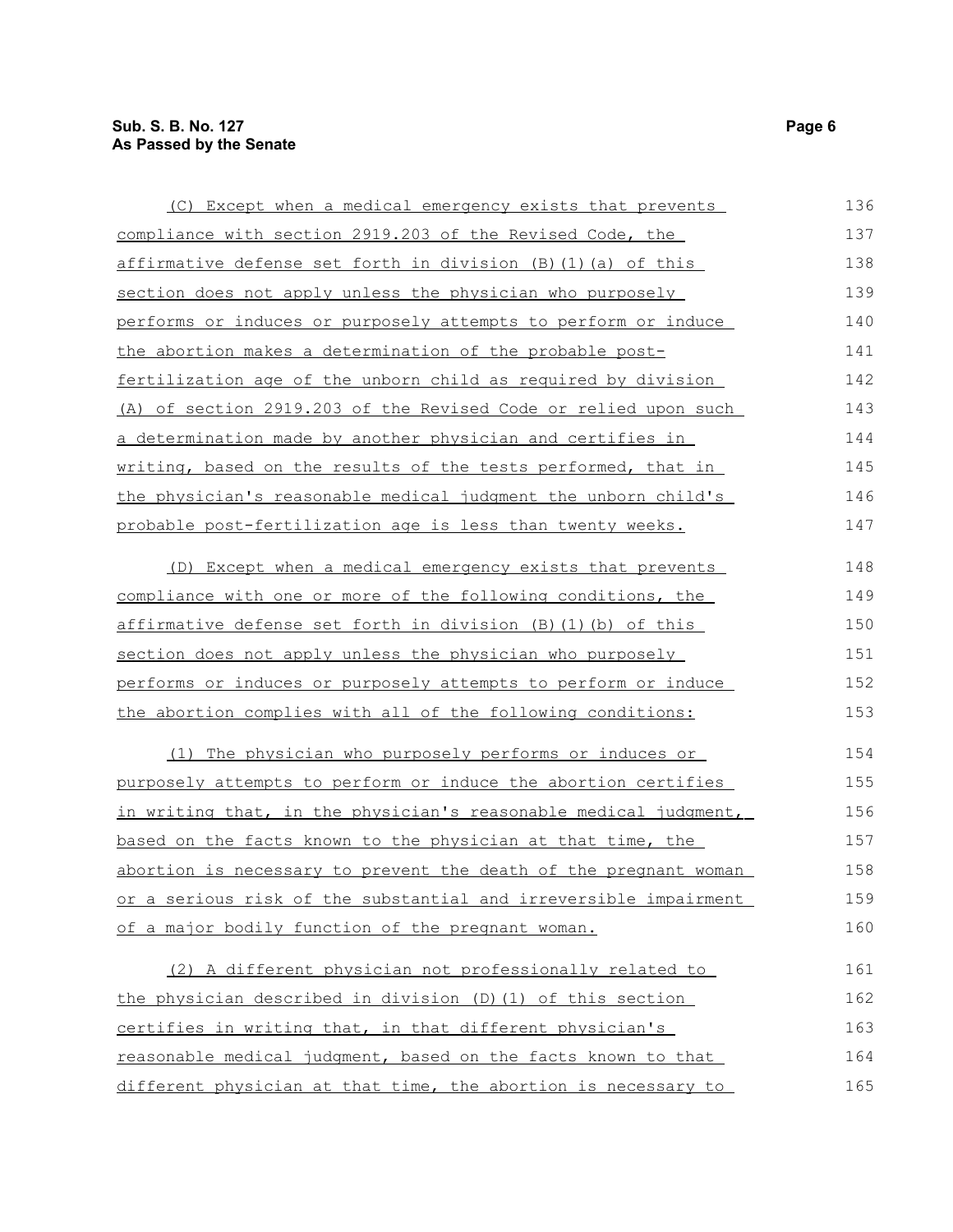| prevent the death of the pregnant woman or a serious risk of the | 166 |
|------------------------------------------------------------------|-----|
| substantial and irreversible impairment of a major bodily        | 167 |
| function of the pregnant woman.                                  | 168 |
| (3) The physician purposely performs or induces or               | 169 |
| purposely attempts to perform or induce the abortion in a        | 170 |
| hospital or other health care facility that has appropriate      | 171 |
| neonatal services for premature infants.                         | 172 |
| (4) The physician who purposely performs or induces or           | 173 |
| purposely attempts to perform or induce the abortion terminates  | 174 |
| or attempts to terminate the pregnancy in the manner that        | 175 |
| provides the best opportunity for the unborn child to survive,   | 176 |
| unless that physician determines, in the physician's reasonable  | 177 |
| medical judgment, based on the facts known to the physician at   | 178 |
| that time, that the termination of the pregnancy in that manner  | 179 |
| poses a greater risk of the death of the pregnant woman or a     | 180 |
| greater risk of the substantial and irreversible impairment of a | 181 |
| major bodily function of the pregnant woman than would other     | 182 |
| available methods of abortion.                                   | 183 |
| (5) The physician certifies in writing the available             | 184 |
| method or techniques considered and the reasons for choosing the | 185 |
| method or technique employed.                                    | 186 |
| (6) The physician who purposely performs or induces or           | 187 |
| purposely attempts to perform or induce the abortion has         | 188 |
| arranged for the attendance in the same room in which the        | 189 |
| abortion is to be performed or induced or attempted to be        | 190 |
| performed or induced at least one other physician who is to take | 191 |
| control of, provide immediate medical care for, and take all     | 192 |
| reasonable steps necessary to preserve the life and health of    | 193 |
| the unborn child immediately upon the child's complete expulsion | 194 |
| or extraction from the pregnant woman.                           | 195 |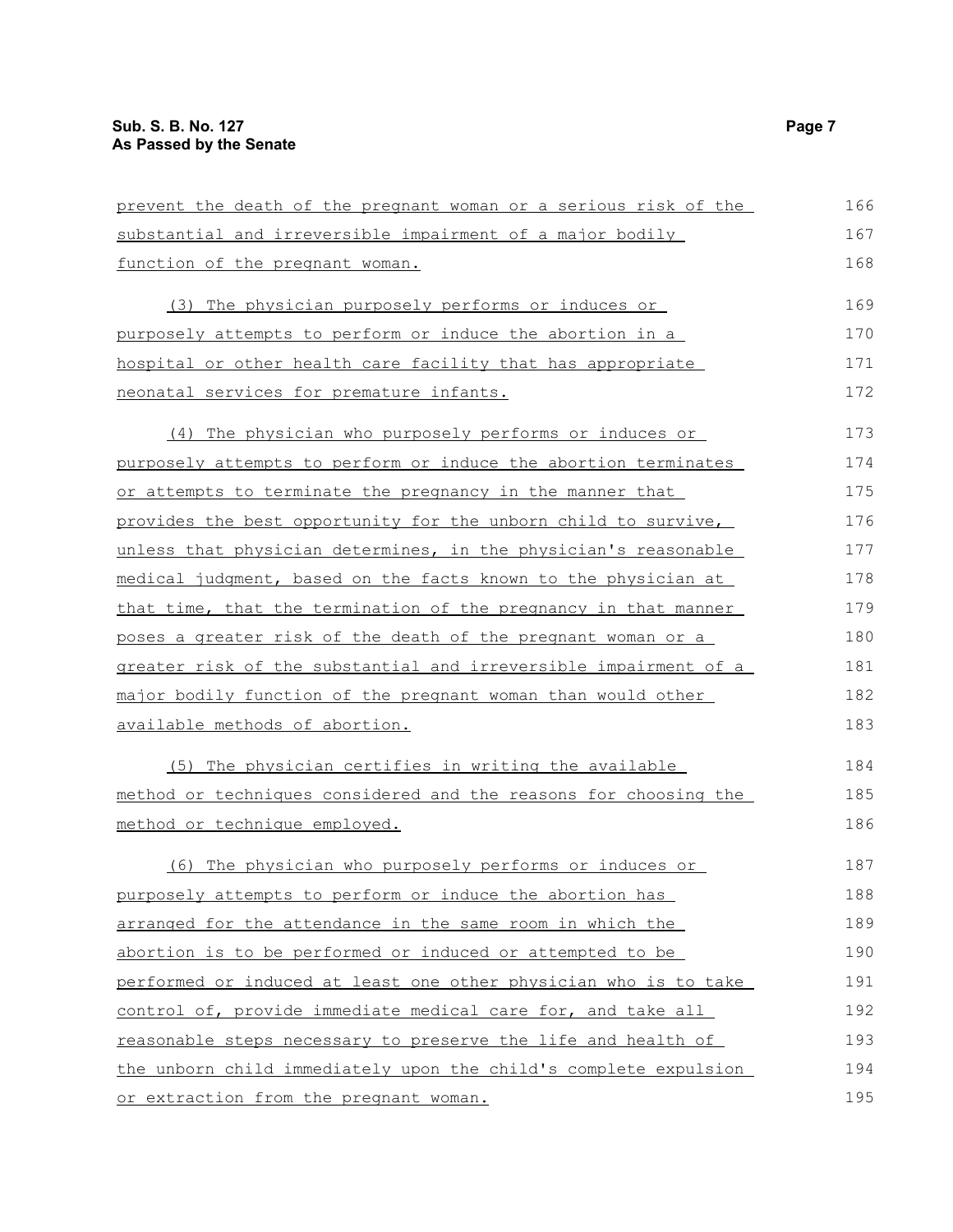| (E) Whoever purposely performs or induces or purposely             | 196 |
|--------------------------------------------------------------------|-----|
| attempts to perform or induce an abortion in violation of, or      | 197 |
| without complying with, the requirements of this section is        | 198 |
| guilty of terminating or attempting to terminate a human           | 199 |
| pregnancy of a pain-capable unborn child, a felony of the fourth   | 200 |
| degree.                                                            | 201 |
| (F) The state medical board shall revoke a physician's             | 202 |
| <u>license to practice medicine in this state if the physician</u> | 203 |
| violates or fails to comply with this section.                     | 204 |
| (G) Any physician who purposely performs or induces an             | 205 |
| abortion or purposely attempts to perform or induce an abortion    | 206 |
| with actual knowledge that neither of the affirmative defenses     | 207 |
| set forth in division (B) (1) of this section applies, or with a   | 208 |
| heedless indifference as to whether either an affirmative          | 209 |
| defense applies, is liable in a civil action for compensatory      | 210 |
| and exemplary damages and reasonable attorney's fees to any        | 211 |
| person, or the representative of the estate of any person, who     | 212 |
| sustains injury, death, or loss to person or property as the       | 213 |
| result of the performance or inducement or the attempted           | 214 |
| performance or inducement of the abortion. In any action under     | 215 |
| this division, the court also may award any injunctive or other    | 216 |
| equitable relief that the court considers appropriate.             | 217 |
| (H) A pregnant woman on whom an abortion is purposely              | 218 |
| performed or induced or purposely attempted to be performed or     | 219 |
| induced in violation of division (A) of this section is not        | 220 |
| guilty of violating division (A) of this section or of             | 221 |
| attempting to commit, conspiring to commit, or complicity in       | 222 |
| committing a violation of division (A) of this section.            | 223 |
| Sec. 2919.202. (A) A physician who performs or induces or          | 224 |
| attempts to perform or induce an abortion on a pregnant woman      | 225 |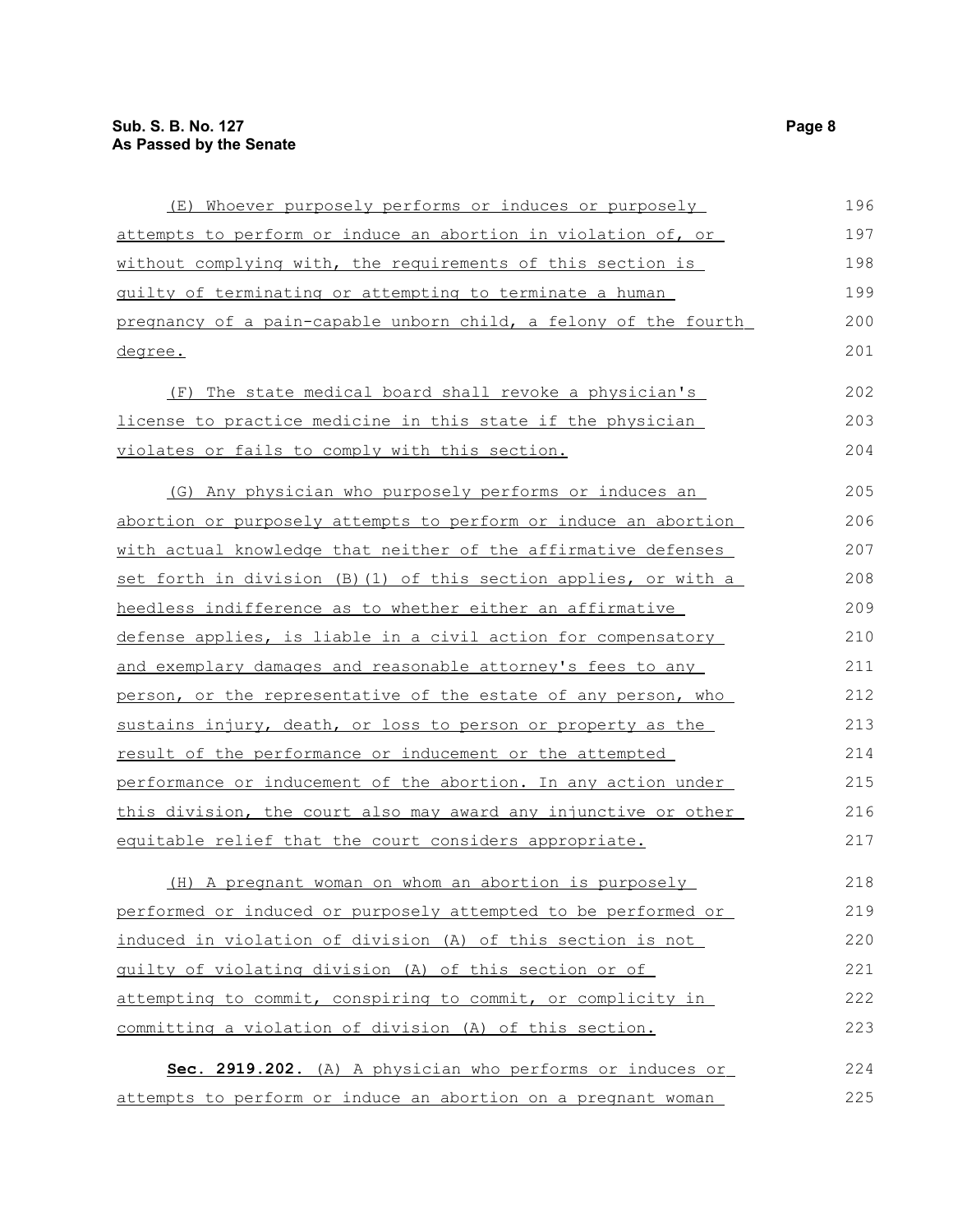| shall submit a report to the department of health in accordance  | 226 |
|------------------------------------------------------------------|-----|
| with the forms, rules, and regulations adopted by the department | 227 |
| that includes all of the information the physician is required   | 228 |
| to certify in writing or determine under sections 2919.201 and   | 229 |
| 2919.203 of the Revised Code.                                    | 230 |
| <u>(B) By the thirtieth day of September of each year, the</u>   | 231 |
| department of health shall issue a public report that provides   | 232 |
| statistics for the previous calendar year compiled from all of   | 233 |
| the reports covering that calendar year submitted to the         | 234 |
| department in accordance with this section for each of the items | 235 |
| listed in division (A) of this section. The report shall also    | 236 |
| provide the statistics for each previous calendar year in which  | 237 |
| a report was filed with the department pursuant to this section, | 238 |
| adjusted to reflect any additional information that a physician  | 239 |
| provides to the department in a late or corrected report. The    | 240 |
| department shall ensure that none of the information included in | 241 |
| the report could reasonably lead to the identification of any    | 242 |
| pregnant woman upon whom an abortion is performed.               | 243 |
| (C)(1) The physician shall submit the report described in        | 244 |
| division (A) of this section to the department of health within  | 245 |
| fifteen days after the woman is discharged. If the physician     | 246 |
| fails to submit the report more than thirty days after that      | 247 |
| fifteen-day deadline, the physician shall be subject to a late   | 248 |
| fee of five hundred dollars for each additional thirty-day       | 249 |
| period or portion of a thirty-day period the report is overdue.  | 250 |
| A physician who is required to submit to the department of       | 251 |
| health a report under division (A) of this section and who has   | 252 |
| not submitted a report or has submitted an incomplete report     | 253 |
| more than one year following the last day of the fifteen-day     | 254 |
| deadline may, in an action brought by the department of health,  | 255 |
| be directed by a court of competent jurisdiction to submit a     | 256 |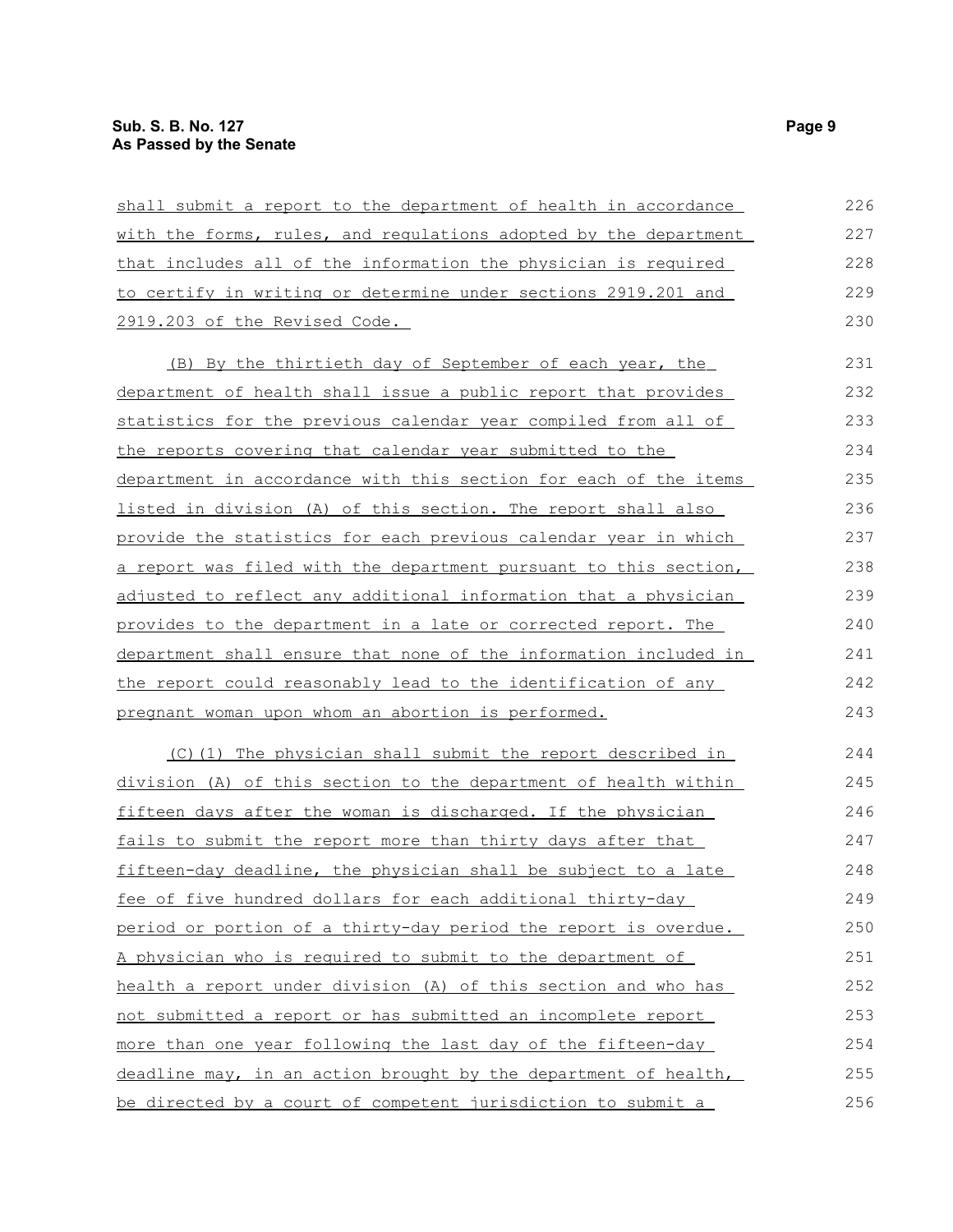| complete report to the department of health within a period of   | 257 |
|------------------------------------------------------------------|-----|
| time stated in a court order or be subject to contempt of court. | 258 |
| (2) If a physician fails to comply with the requirements         | 259 |
| of this section, other than filing a late report with the        | 260 |
|                                                                  |     |
| department of health, or fails to submit a complete report to    | 261 |
| the department of health in accordance with a court order, the   | 262 |
| physician is subject to division (B) (44) of section 4731.22 of  | 263 |
| the Revised Code.                                                | 264 |
| (3) No person shall purposely falsify any report required        | 265 |
| under this section. Whoever purposely violates this division is  | 266 |
| quilty of pain-capable unborn child abortion report              | 267 |
| falsification, a misdemeanor of the first degree.                | 268 |
| (D) Within ninety days of the effective date of this             | 269 |
| section, the department of health shall adopt rules pursuant to  | 270 |
| section 111.15 of the Revised Code to assist in compliance with  | 271 |
| this section.                                                    | 272 |
| Sec. 2919.203. (A) Except in a medical emergency that            | 273 |
| prevents compliance with this division, no physician shall       | 274 |
| purposely perform or induce or purposely attempt to perform or   | 275 |
| induce an abortion on a pregnant woman after the unborn child    | 276 |
| reaches the probable post-fertilization age of twenty weeks      | 277 |
| unless, prior to the performance or inducement of the abortion   | 278 |
| or the attempt to perform or induce the abortion, the physician  | 279 |
| determines, in the physician's reasonable medical judgment, the  | 280 |
| unborn child's probable post-fertilization age. The physician    | 281 |
| shall make that determination after making inquiries of the      | 282 |
| pregnant woman and performing any medical examinations or tests  | 283 |
| of the pregnant woman the physician considers necessary as a     | 284 |
| reasonably prudent physician, knowledgeable about the case and   | 285 |
| medical conditions involved, would consider necessary to         | 286 |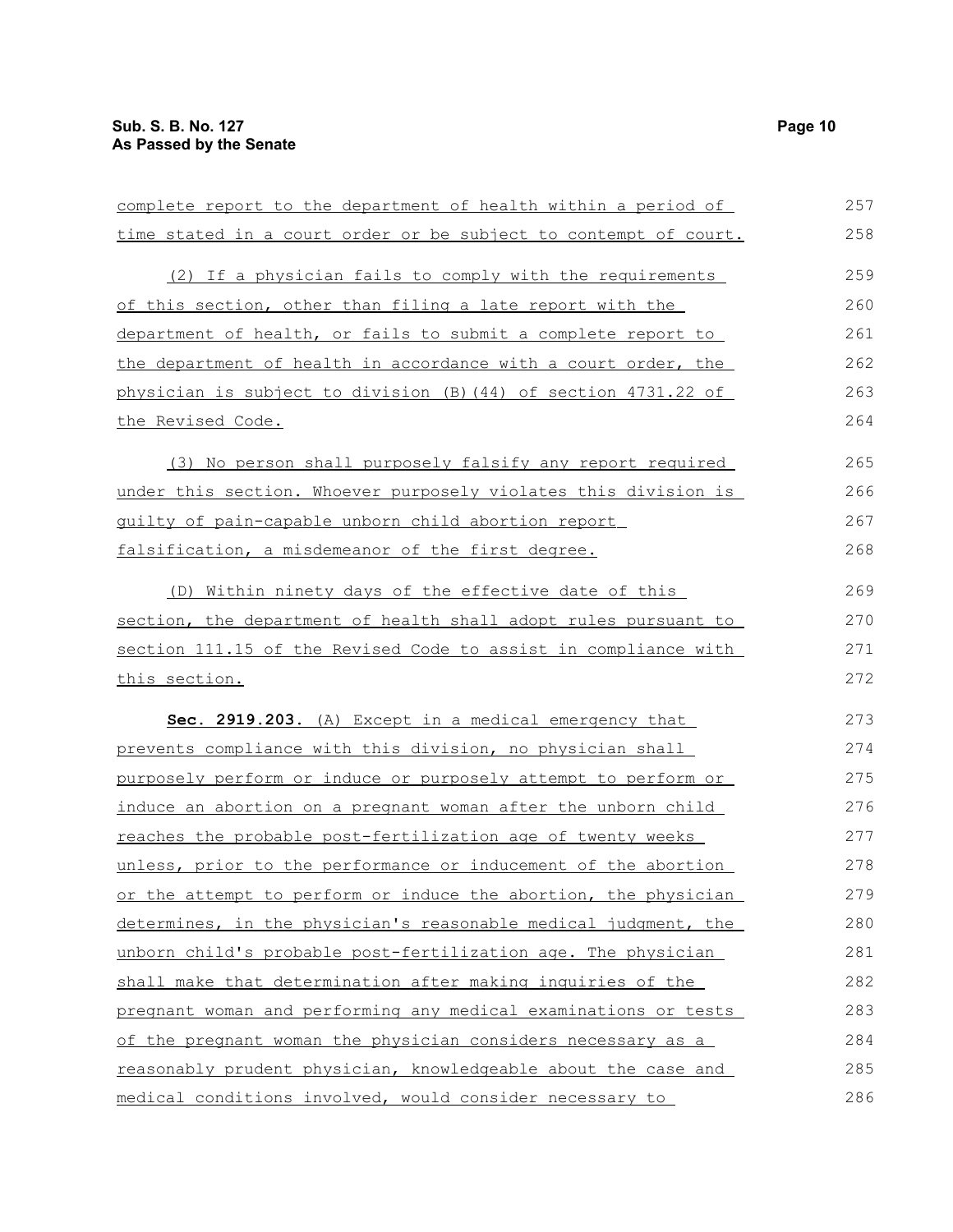| determine the unborn child's probable post-fertilization age.     | 287 |
|-------------------------------------------------------------------|-----|
| (B) Except in a medical emergency that prevents compliance        | 288 |
| with this division, no physician shall purposely perform or       | 289 |
| induce or purposely attempt to perform or induce an abortion on   | 290 |
| a pregnant woman after the unborn child reaches the probable      | 291 |
| post-fertilization age of twenty weeks without first entering     | 292 |
| the determination made in division (A) of this section and the    | 293 |
| associated findings of the medical examination and tests in the   | 294 |
| medical record of the pregnant woman.                             | 295 |
| (C) Whoever violates division (A) of this section is              | 296 |
| guilty of failure to perform probable post-fertilization age      | 297 |
| testing, a misdemeanor of the fourth degree.                      | 298 |
| (D) The state medical board shall suspend a physician's           | 299 |
| license to practice medicine in this state for a period of not    | 300 |
| less than six months if the physician violates this section.      | 301 |
| Sec. 2919.204. There is hereby created in the state               | 302 |
| treasury the Ohio pain-capable unborn child protection act        | 303 |
| litigation fund to be used by the attorney general to pay for     | 304 |
| <u>any costs and expenses incurred by the attorney general in</u> | 305 |
| <u>relation to actions surrounding defense of the provisions</u>  | 306 |
| of  B. of the 131st general assembly. The fund shall consist      | 307 |
| of appropriations made to it and any donations, gifts, or grants  | 308 |
| made to the fund. Any interest earned on the fund shall be        | 309 |
| credited to the fund.                                             | 310 |
| Sec. 2919.205. Sections 2307.54 and 2919.20 to 2919.205           | 311 |
| and the provisions of section 2305.11 of the Revised Code as      | 312 |
| amended or enacted by this bill shall not be construed to         | 313 |
| repeal, by implication or otherwise, any law requlating or        | 314 |
| restricting abortion. An abortion that complies with the          | 315 |
|                                                                   |     |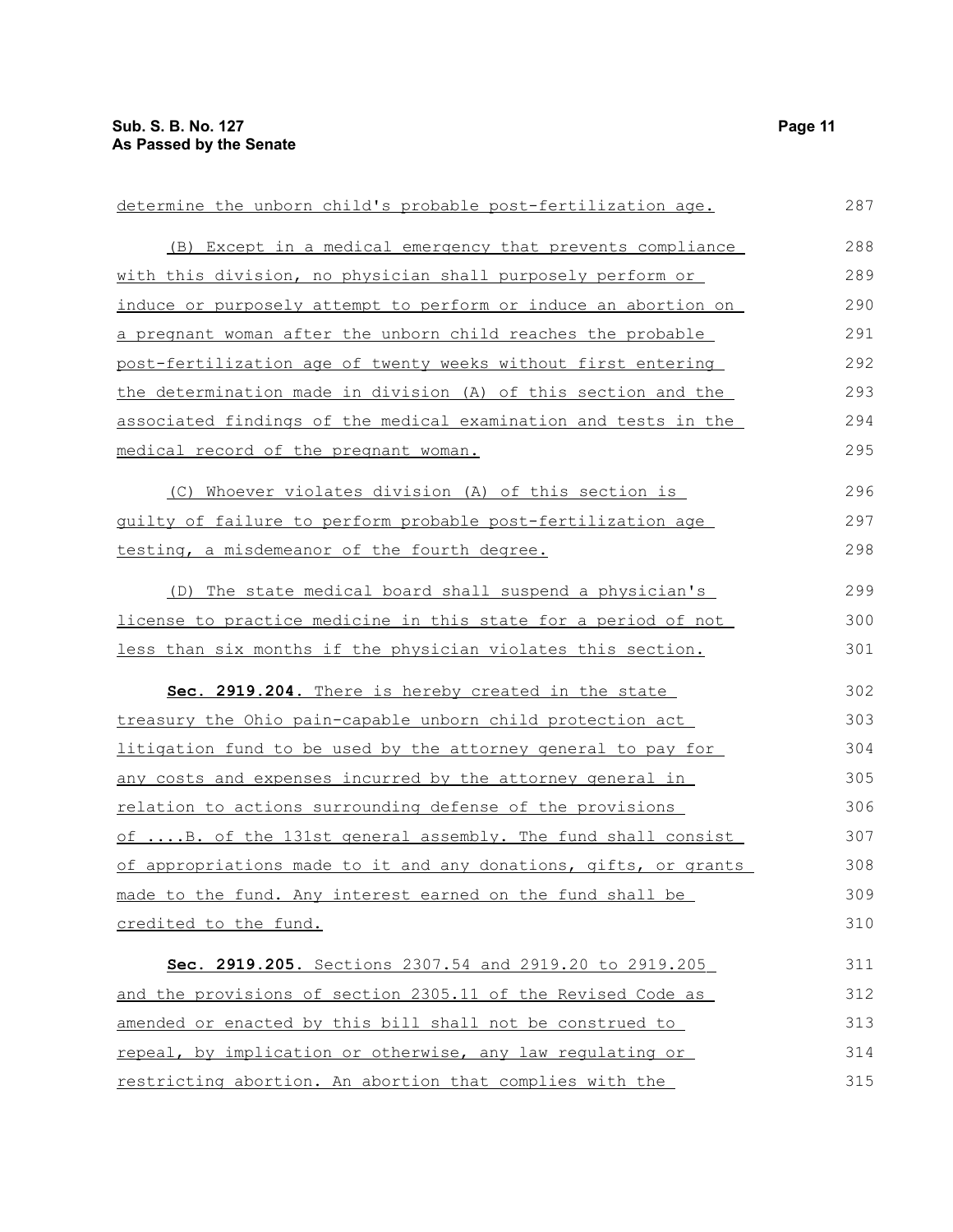|                                                                  | 316 |
|------------------------------------------------------------------|-----|
| provisions of those sections as amended or enacted by this bill  |     |
| but violates the provisions of any otherwise applicable          | 317 |
| provision of state law shall be deemed unlawful as provided in   | 318 |
| such provision. An abortion that complies with the provisions of | 319 |
| state law regulating or restricting abortion but violates the    | 320 |
| provisions of those sections as amended or enacted by this bill  | 321 |
| shall be deemed unlawful as provided in those sections. If some  | 322 |
| or all of the provisions of sections 2307.54 and 2919.20 to      | 323 |
| 2919.205 and the provisions of section 2305.11 of the Revised    | 324 |
| Code as amended or enacted by this bill are ever temporarily or  | 325 |
| permanently restrained or enjoined by judicial order, all other  | 326 |
| provisions of state law regulating or restricting abortion shall | 327 |
| be enforced as though such restrained or enjoined provisions had | 328 |
| not been adopted; provided, however, that whenever such          | 329 |
| temporary or permanent restraining order of injunction is stayed | 330 |
| or dissolved, or otherwise ceases to have effect, such           | 331 |
| provisions shall have full force and effect.                     | 332 |
| Sec. 4731.22. (A) The state medical board, by an                 | 333 |
| affirmative vote of not fewer than six of its members, may       | 334 |
| limit, revoke, or suspend an individual's certificate to         | 335 |
| practice, refuse to grant a certificate to an individual, refuse | 336 |
| to register an individual, refuse to reinstate a certificate, or | 337 |
| reprimand or place on probation the holder of a certificate if   | 338 |
| the individual or certificate holder is found by the board to    | 339 |
| have committed fraud during the administration of the            | 340 |
|                                                                  |     |

examination for a certificate to practice or to have committed fraud, misrepresentation, or deception in applying for or securing any certificate to practice or certificate of registration issued by the board. 341 342 343 344

(B) The board, by an affirmative vote of not fewer than six members, shall, to the extent permitted by law, limit, 345 346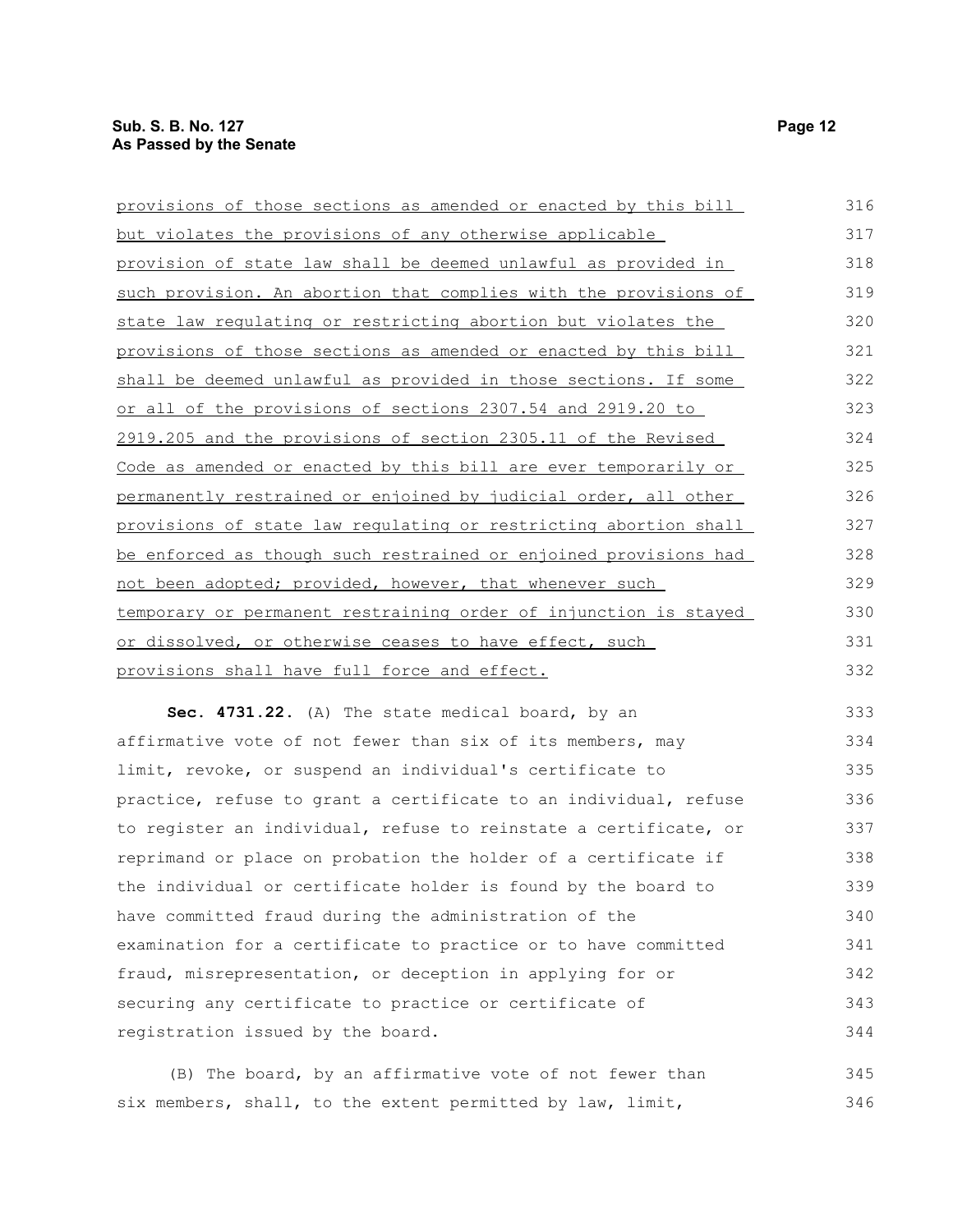#### **Sub. S. B. No. 127 Page 13 As Passed by the Senate**

revoke, or suspend an individual's certificate to practice, refuse to register an individual, refuse to reinstate a certificate, or reprimand or place on probation the holder of a certificate for one or more of the following reasons: 347 348 349 350

(1) Permitting one's name or one's certificate to practice or certificate of registration to be used by a person, group, or corporation when the individual concerned is not actually directing the treatment given; 351 352 353 354

(2) Failure to maintain minimal standards applicable to the selection or administration of drugs, or failure to employ acceptable scientific methods in the selection of drugs or other modalities for treatment of disease; 355 356 357 358

(3) Selling, giving away, personally furnishing, prescribing, or administering drugs for other than legal and legitimate therapeutic purposes or a plea of guilty to, a judicial finding of guilt of, or a judicial finding of eligibility for intervention in lieu of conviction of, a violation of any federal or state law regulating the possession, distribution, or use of any drug; 359 360 361 362 363 364 365

(4) Willfully betraying a professional confidence. 366

For purposes of this division, "willfully betraying a professional confidence" does not include providing any information, documents, or reports to a child fatality review board under sections 307.621 to 307.629 of the Revised Code and does not include the making of a report of an employee's use of a drug of abuse, or a report of a condition of an employee other than one involving the use of a drug of abuse, to the employer of the employee as described in division (B) of section 2305.33 of the Revised Code. Nothing in this division affects the 367 368 369 370 371 372 373 374 375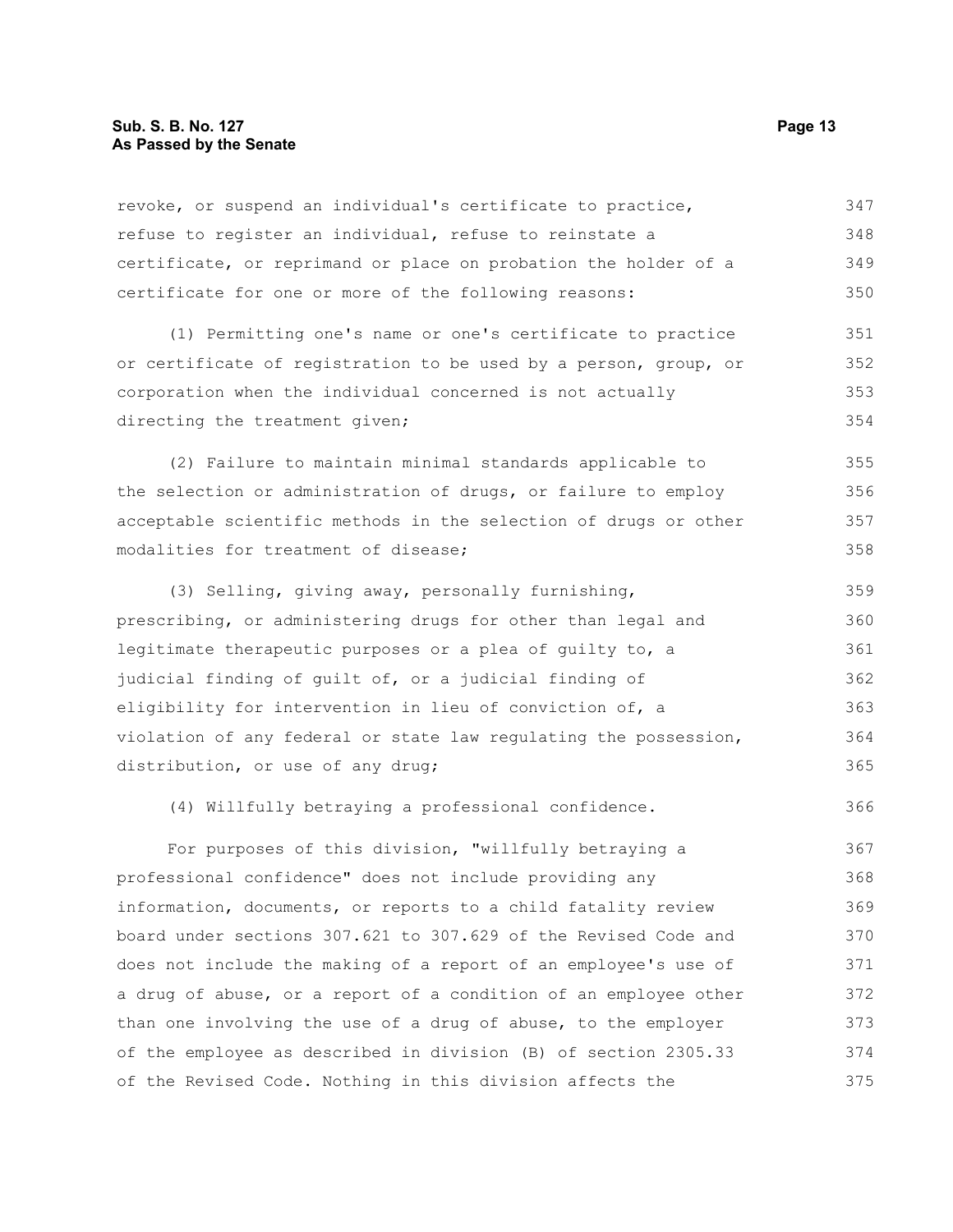#### **Sub. S. B. No. 127 Page 14 As Passed by the Senate**

immunity from civil liability conferred by that section upon a physician who makes either type of report in accordance with division (B) of that section. As used in this division, "employee," "employer," and "physician" have the same meanings as in section 2305.33 of the Revised Code. 376 377 378 379 380

(5) Making a false, fraudulent, deceptive, or misleading statement in the solicitation of or advertising for patients; in relation to the practice of medicine and surgery, osteopathic medicine and surgery, podiatric medicine and surgery, or a limited branch of medicine; or in securing or attempting to secure any certificate to practice or certificate of registration issued by the board. 381 382 383 384 385 386 387

As used in this division, "false, fraudulent, deceptive, or misleading statement" means a statement that includes a misrepresentation of fact, is likely to mislead or deceive because of a failure to disclose material facts, is intended or is likely to create false or unjustified expectations of favorable results, or includes representations or implications that in reasonable probability will cause an ordinarily prudent person to misunderstand or be deceived. 388 389 390 391 392 393 394 395

(6) A departure from, or the failure to conform to, minimal standards of care of similar practitioners under the same or similar circumstances, whether or not actual injury to a patient is established; 396 397 398 399

(7) Representing, with the purpose of obtaining compensation or other advantage as personal gain or for any other person, that an incurable disease or injury, or other incurable condition, can be permanently cured; 400 401 402 403

(8) The obtaining of, or attempting to obtain, money or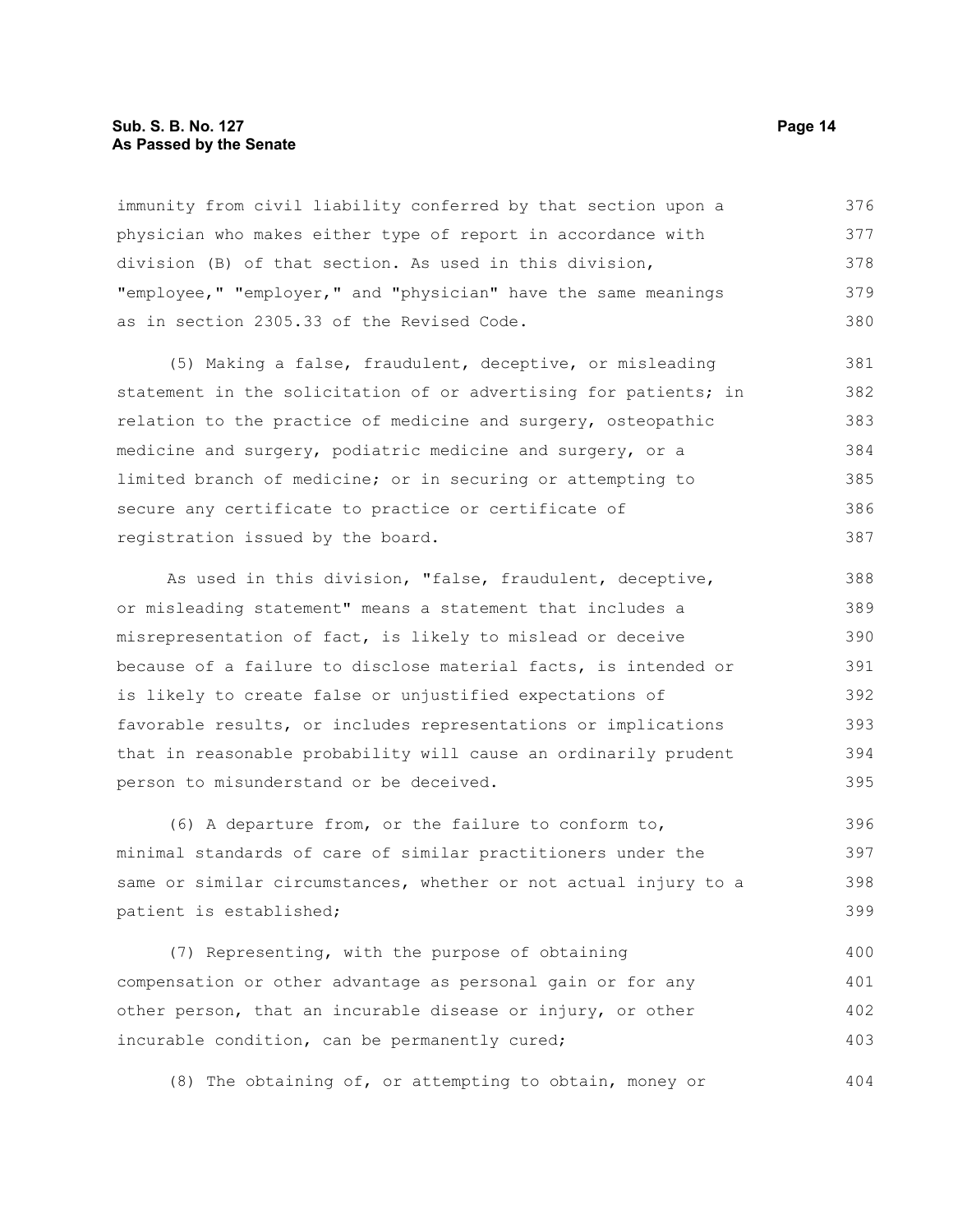anything of value by fraudulent misrepresentations in the course of practice; (9) A plea of guilty to, a judicial finding of guilt of, or a judicial finding of eligibility for intervention in lieu of conviction for, a felony; (10) Commission of an act that constitutes a felony in this state, regardless of the jurisdiction in which the act was committed; (11) A plea of guilty to, a judicial finding of guilt of, or a judicial finding of eligibility for intervention in lieu of conviction for, a misdemeanor committed in the course of practice; (12) Commission of an act in the course of practice that constitutes a misdemeanor in this state, regardless of the jurisdiction in which the act was committed; (13) A plea of guilty to, a judicial finding of guilt of, or a judicial finding of eligibility for intervention in lieu of conviction for, a misdemeanor involving moral turpitude; (14) Commission of an act involving moral turpitude that constitutes a misdemeanor in this state, regardless of the jurisdiction in which the act was committed; (15) Violation of the conditions of limitation placed by the board upon a certificate to practice; (16) Failure to pay license renewal fees specified in this chapter; (17) Except as authorized in section 4731.31 of the Revised Code, engaging in the division of fees for referral of patients, or the receiving of a thing of value in return for a 405 406 407 408 409 410 411 412 413 414 415 416 417 418 419 420 421 422 423 424 425 426 427 428 429 430 431 432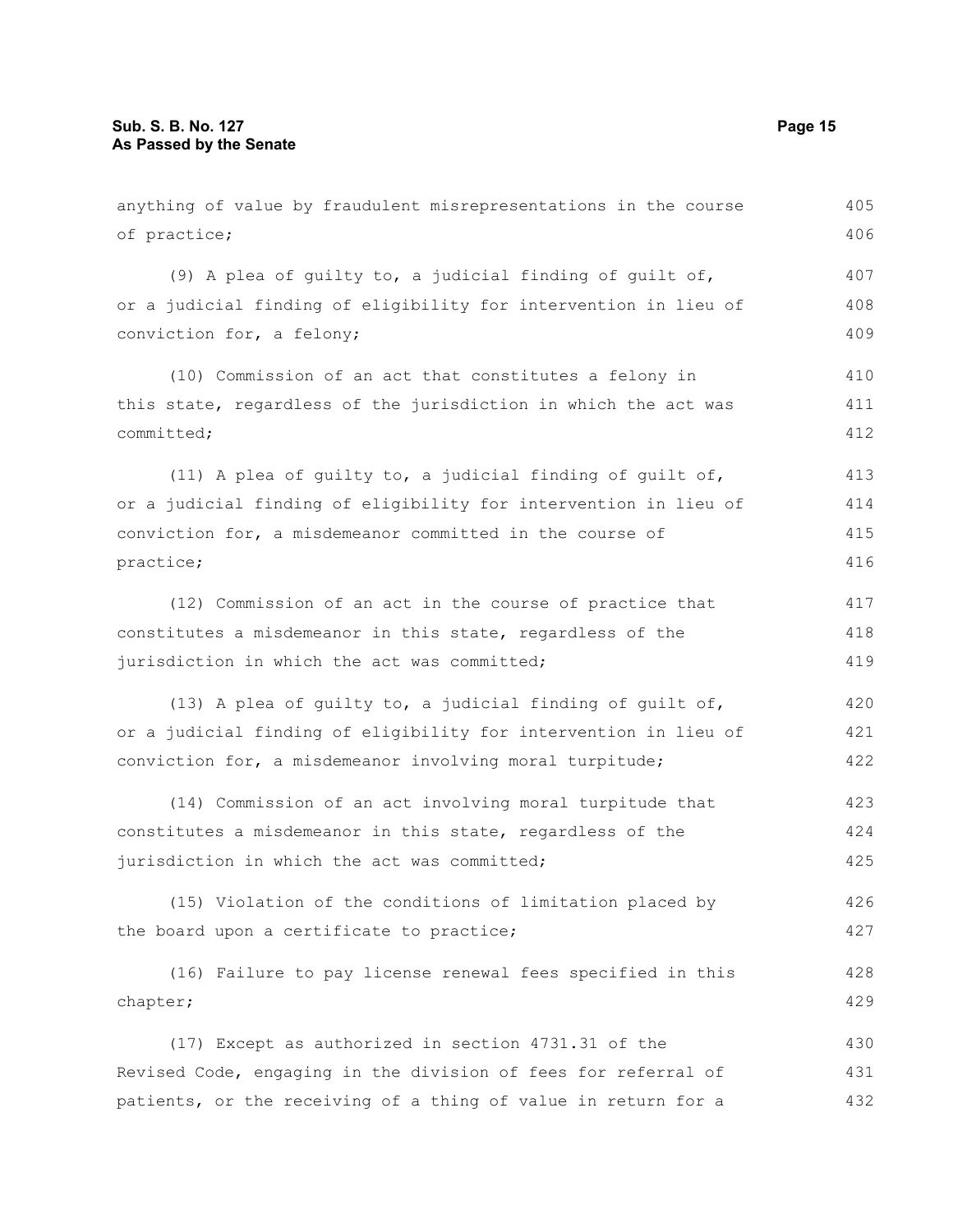#### **Sub. S. B. No. 127 Page 16 As Passed by the Senate**

specific referral of a patient to utilize a particular service or business; 433 434

(18) Subject to section 4731.226 of the Revised Code, violation of any provision of a code of ethics of the American medical association, the American osteopathic association, the American podiatric medical association, or any other national professional organizations that the board specifies by rule. The state medical board shall obtain and keep on file current copies of the codes of ethics of the various national professional organizations. The individual whose certificate is being suspended or revoked shall not be found to have violated any provision of a code of ethics of an organization not appropriate to the individual's profession. 435 436 437 438 439 440 441 442 443 444 445

For purposes of this division, a "provision of a code of ethics of a national professional organization" does not include any provision that would preclude the making of a report by a physician of an employee's use of a drug of abuse, or of a condition of an employee other than one involving the use of a drug of abuse, to the employer of the employee as described in division (B) of section 2305.33 of the Revised Code. Nothing in this division affects the immunity from civil liability conferred by that section upon a physician who makes either type of report in accordance with division (B) of that section. As used in this division, "employee," "employer," and "physician" have the same meanings as in section 2305.33 of the Revised Code. 446 447 448 449 450 451 452 453 454 455 456 457 458

(19) Inability to practice according to acceptable and prevailing standards of care by reason of mental illness or physical illness, including, but not limited to, physical deterioration that adversely affects cognitive, motor, or 459 460 461 462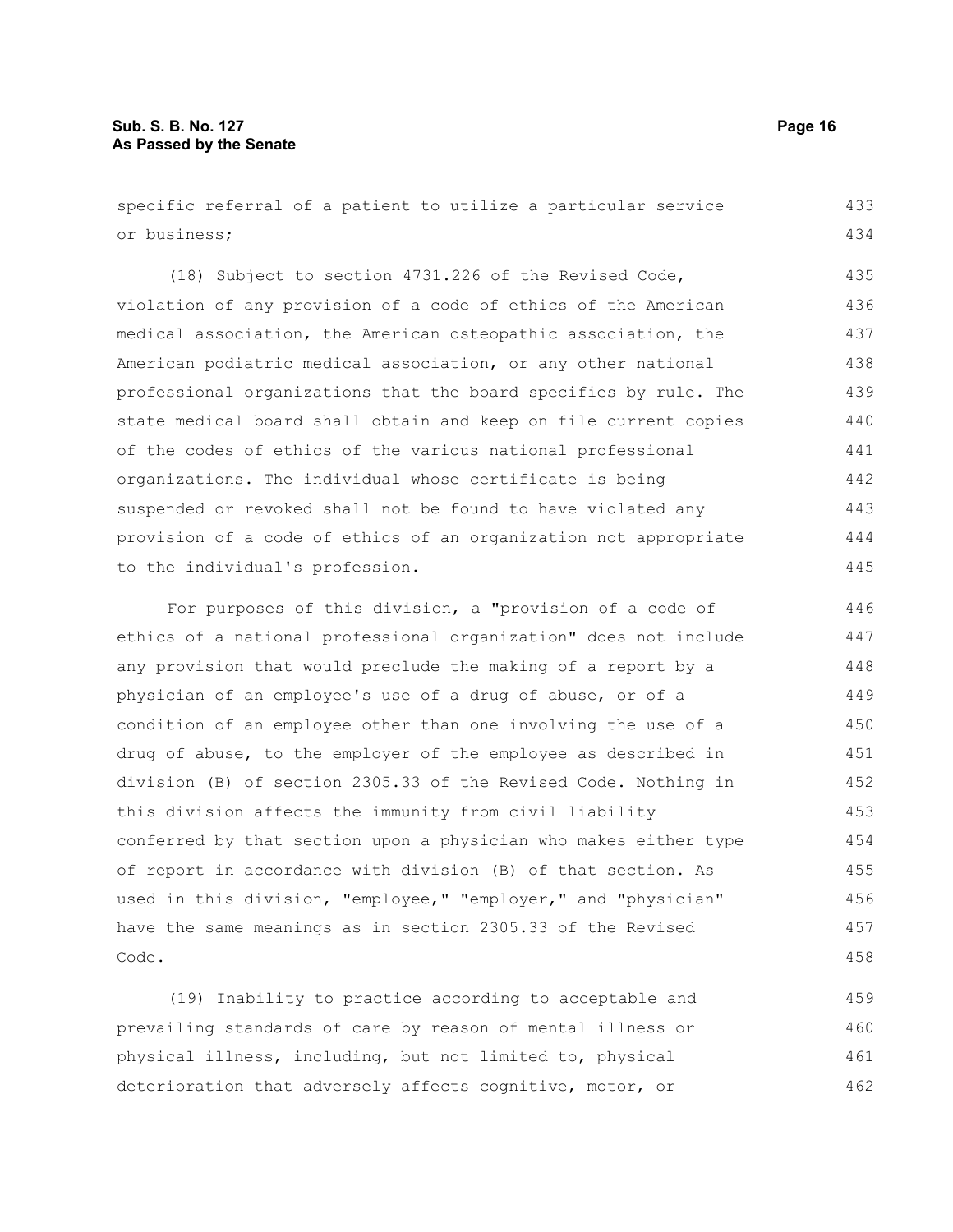#### **Sub. S. B. No. 127 Page 17 As Passed by the Senate**

In enforcing this division, the board, upon a showing of a possible violation, may compel any individual authorized to practice by this chapter or who has submitted an application pursuant to this chapter to submit to a mental examination, physical examination, including an HIV test, or both a mental and a physical examination. The expense of the examination is the responsibility of the individual compelled to be examined. Failure to submit to a mental or physical examination or consent to an HIV test ordered by the board constitutes an admission of the allegations against the individual unless the failure is due to circumstances beyond the individual's control, and a default and final order may be entered without the taking of testimony or presentation of evidence. If the board finds an individual unable to practice because of the reasons set forth in this division, the board shall require the individual to submit to care, counseling, or treatment by physicians approved or designated by the board, as a condition for initial, continued, reinstated, or renewed authority to practice. An individual affected under this division shall be afforded an opportunity to demonstrate to the board the ability to resume practice in compliance with acceptable and prevailing standards under the provisions of the individual's certificate. For the purpose of this division, any individual who applies for or receives a certificate to practice under this chapter accepts the privilege of practicing in this state and, by so doing, shall be deemed to have given consent to submit to a mental or physical examination when directed to do so in writing by the board, and to have waived all objections to the admissibility of testimony or examination reports that constitute a privileged communication. 464 465 466 467 468 469 470 471 472 473 474 475 476 477 478 479 480 481 482 483 484 485 486 487 488 489 490 491 492

(20) Except when civil penalties are imposed under section 493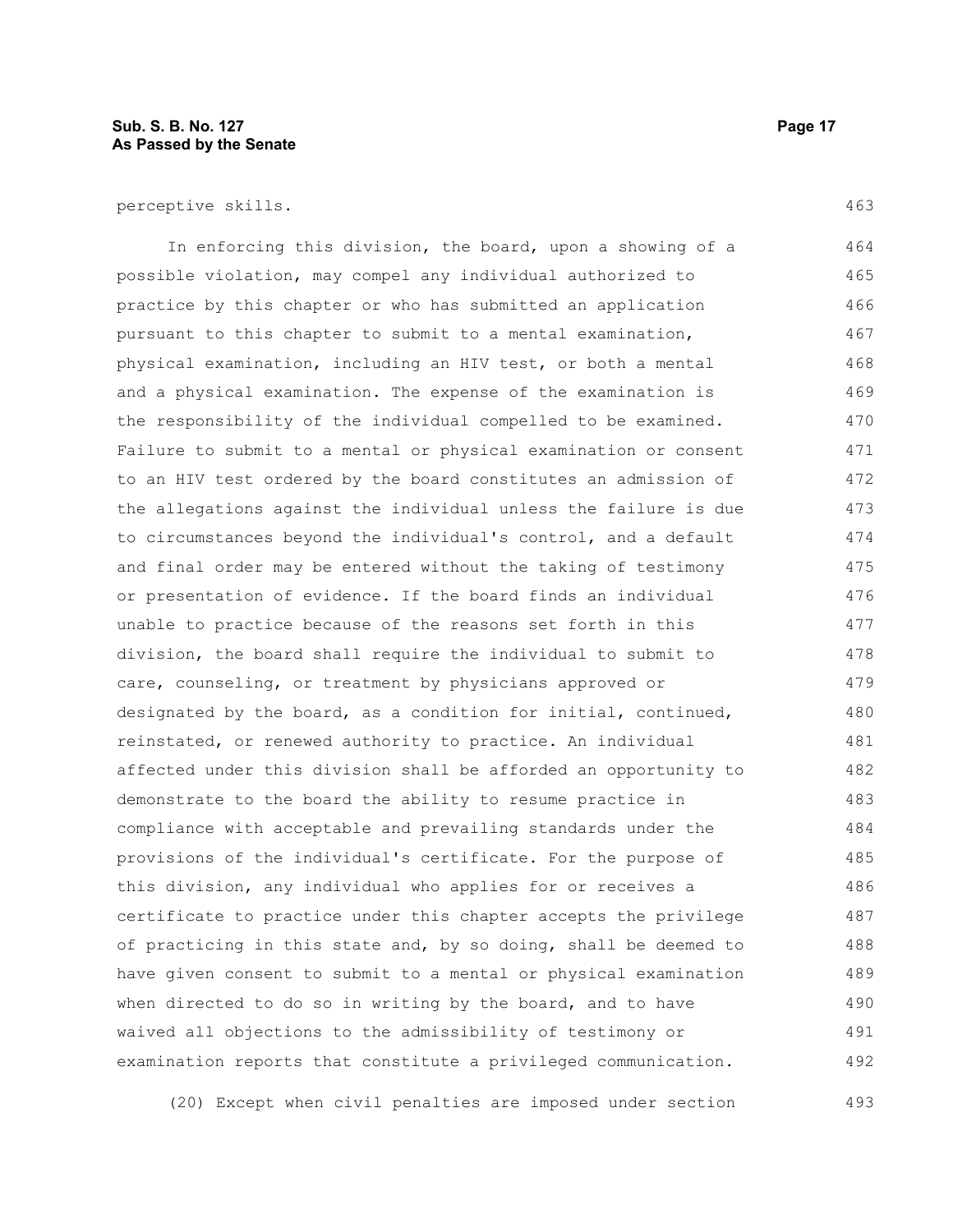#### **Sub. S. B. No. 127 Page 18 As Passed by the Senate**

4731.225 or 4731.281 of the Revised Code, and subject to section 4731.226 of the Revised Code, violating or attempting to violate, directly or indirectly, or assisting in or abetting the violation of, or conspiring to violate, any provisions of this chapter or any rule promulgated by the board. 494 495 496 497 498

This division does not apply to a violation or attempted violation of, assisting in or abetting the violation of, or a conspiracy to violate, any provision of this chapter or any rule adopted by the board that would preclude the making of a report by a physician of an employee's use of a drug of abuse, or of a condition of an employee other than one involving the use of a drug of abuse, to the employer of the employee as described in division (B) of section 2305.33 of the Revised Code. Nothing in this division affects the immunity from civil liability conferred by that section upon a physician who makes either type of report in accordance with division (B) of that section. As used in this division, "employee," "employer," and "physician" have the same meanings as in section 2305.33 of the Revised Code. 499 500 501 502 503 504 505 506 507 508 509 510 511 512

(21) The violation of section 3701.79 of the Revised Code or of any abortion rule adopted by the public health council pursuant to section 3701.341 of the Revised Code; 513 514 515

(22) Any of the following actions taken by an agency responsible for authorizing, certifying, or regulating an individual to practice a health care occupation or provide health care services in this state or another jurisdiction, for any reason other than the nonpayment of fees: the limitation, revocation, or suspension of an individual's license to practice; acceptance of an individual's license surrender; denial of a license; refusal to renew or reinstate a license; 516 517 518 519 520 521 522 523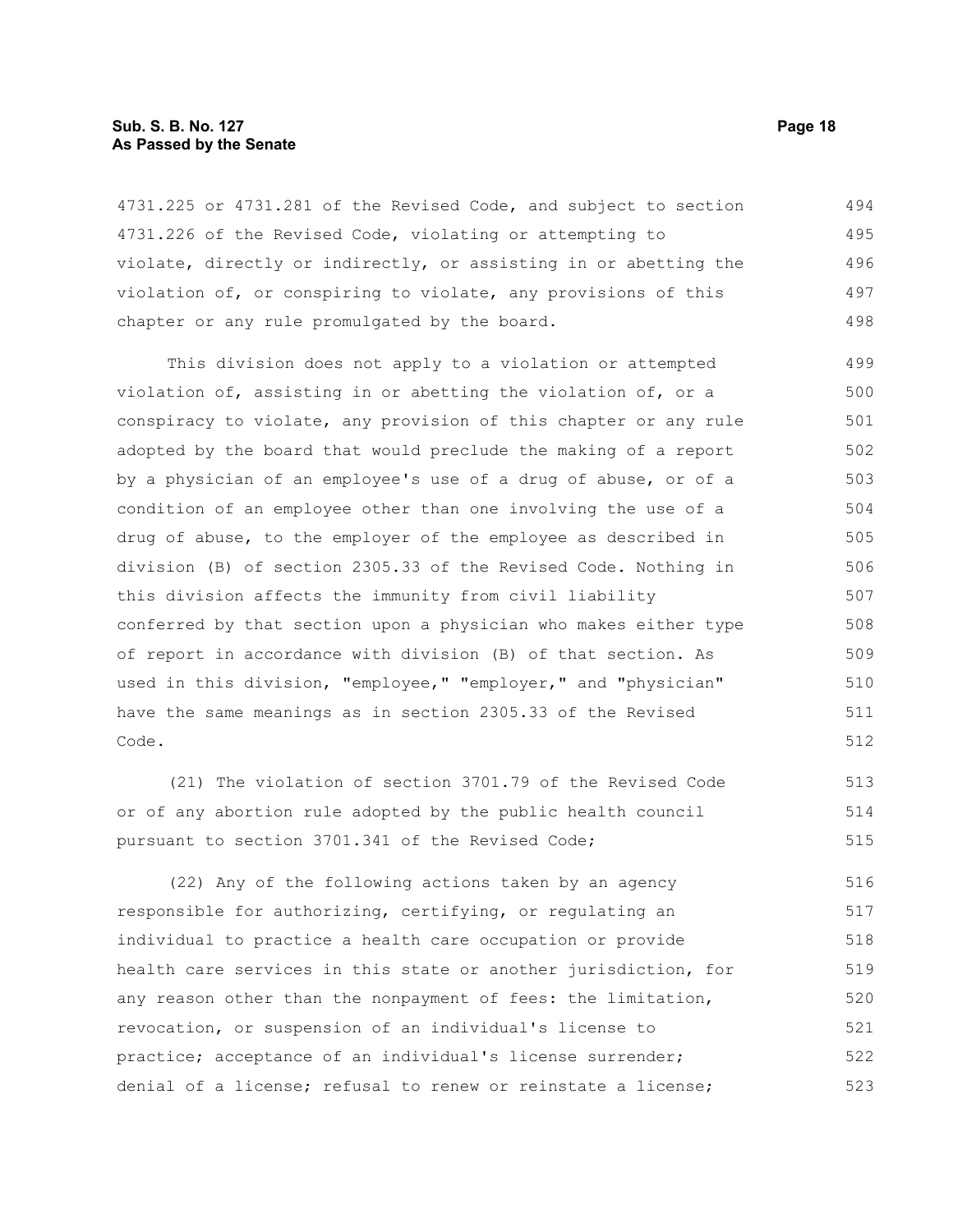imposition of probation; or issuance of an order of censure or other reprimand; (23) The violation of section 2919.12 of the Revised Code or the performance or inducement of an abortion upon a pregnant woman with actual knowledge that the conditions specified in division (B) of section 2317.56 of the Revised Code have not been satisfied or with a heedless indifference as to whether those conditions have been satisfied, unless an affirmative defense as specified in division (H)(2) of that section would apply in a civil action authorized by division (H)(1) of that section; (24) The revocation, suspension, restriction, reduction, or termination of clinical privileges by the United States department of defense or department of veterans affairs or the 524 525 526 527 528 529 530 531 532 533 534 535 536 537

termination or suspension of a certificate of registration to prescribe drugs by the drug enforcement administration of the United States department of justice; 538 539 540

(25) Termination or suspension from participation in the medicare or medicaid programs by the department of health and human services or other responsible agency for any act or acts that also would constitute a violation of division  $(B)$   $(2)$ ,  $(3)$ , (6), (8), or (19) of this section; 541 542 543 544 545

(26) Impairment of ability to practice according to acceptable and prevailing standards of care because of habitual or excessive use or abuse of drugs, alcohol, or other substances that impair ability to practice. 546 547 548 549

For the purposes of this division, any individual authorized to practice by this chapter accepts the privilege of practicing in this state subject to supervision by the board. By 550 551 552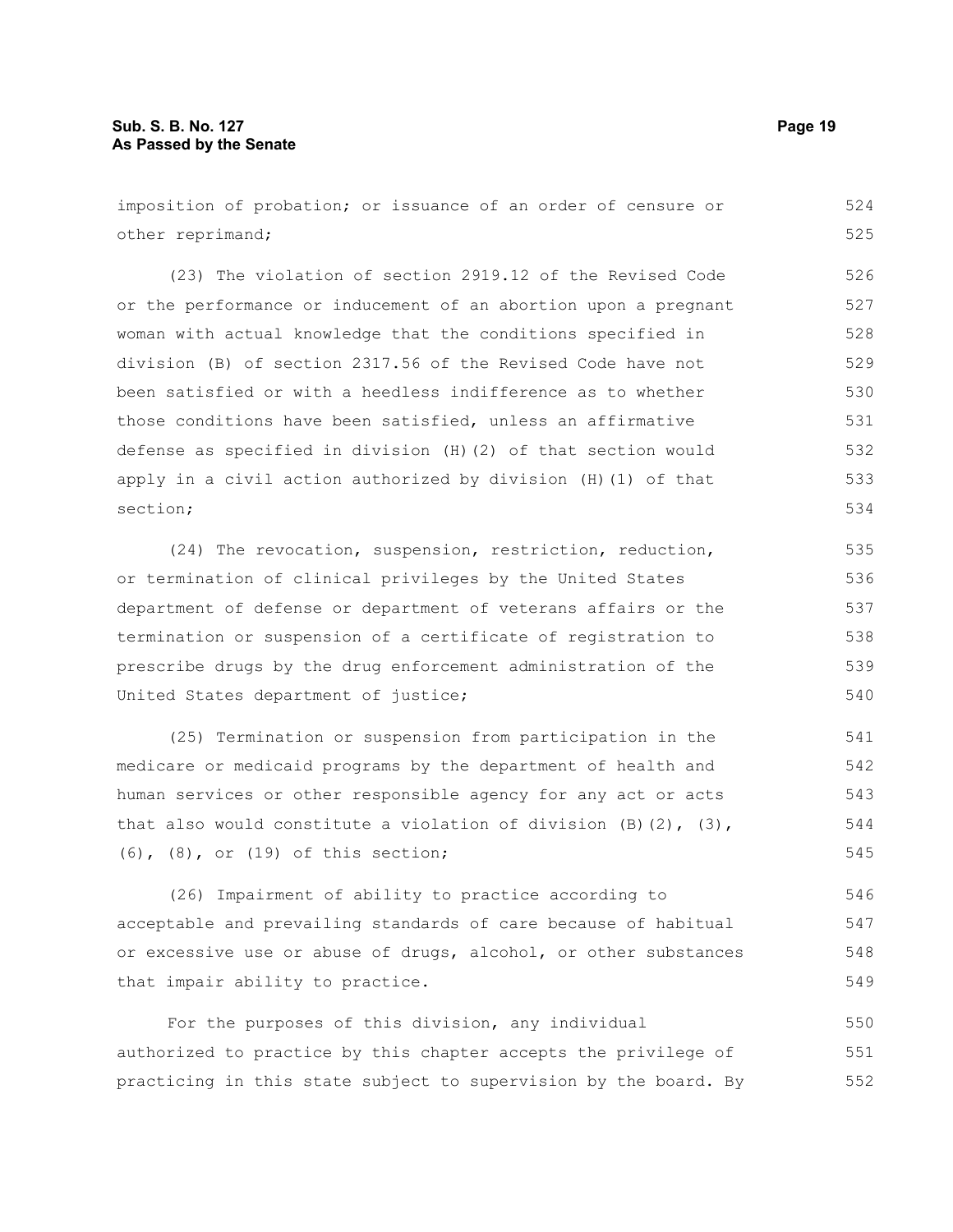#### **Sub. S. B. No. 127 Page 20 As Passed by the Senate**

filing an application for or holding a certificate to practice under this chapter, an individual shall be deemed to have given consent to submit to a mental or physical examination when ordered to do so by the board in writing, and to have waived all objections to the admissibility of testimony or examination reports that constitute privileged communications. 553 554 555 556 557 558

If it has reason to believe that any individual authorized to practice by this chapter or any applicant for certification to practice suffers such impairment, the board may compel the individual to submit to a mental or physical examination, or both. The expense of the examination is the responsibility of the individual compelled to be examined. Any mental or physical examination required under this division shall be undertaken by a treatment provider or physician who is qualified to conduct the examination and who is chosen by the board. 559 560 561 562 563 564 565 566 567

Failure to submit to a mental or physical examination ordered by the board constitutes an admission of the allegations against the individual unless the failure is due to circumstances beyond the individual's control, and a default and final order may be entered without the taking of testimony or presentation of evidence. If the board determines that the individual's ability to practice is impaired, the board shall suspend the individual's certificate or deny the individual's application and shall require the individual, as a condition for initial, continued, reinstated, or renewed certification to practice, to submit to treatment. 568 569 570 571 572 573 574 575 576 577 578

Before being eligible to apply for reinstatement of a certificate suspended under this division, the impaired practitioner shall demonstrate to the board the ability to resume practice in compliance with acceptable and prevailing 579 580 581 582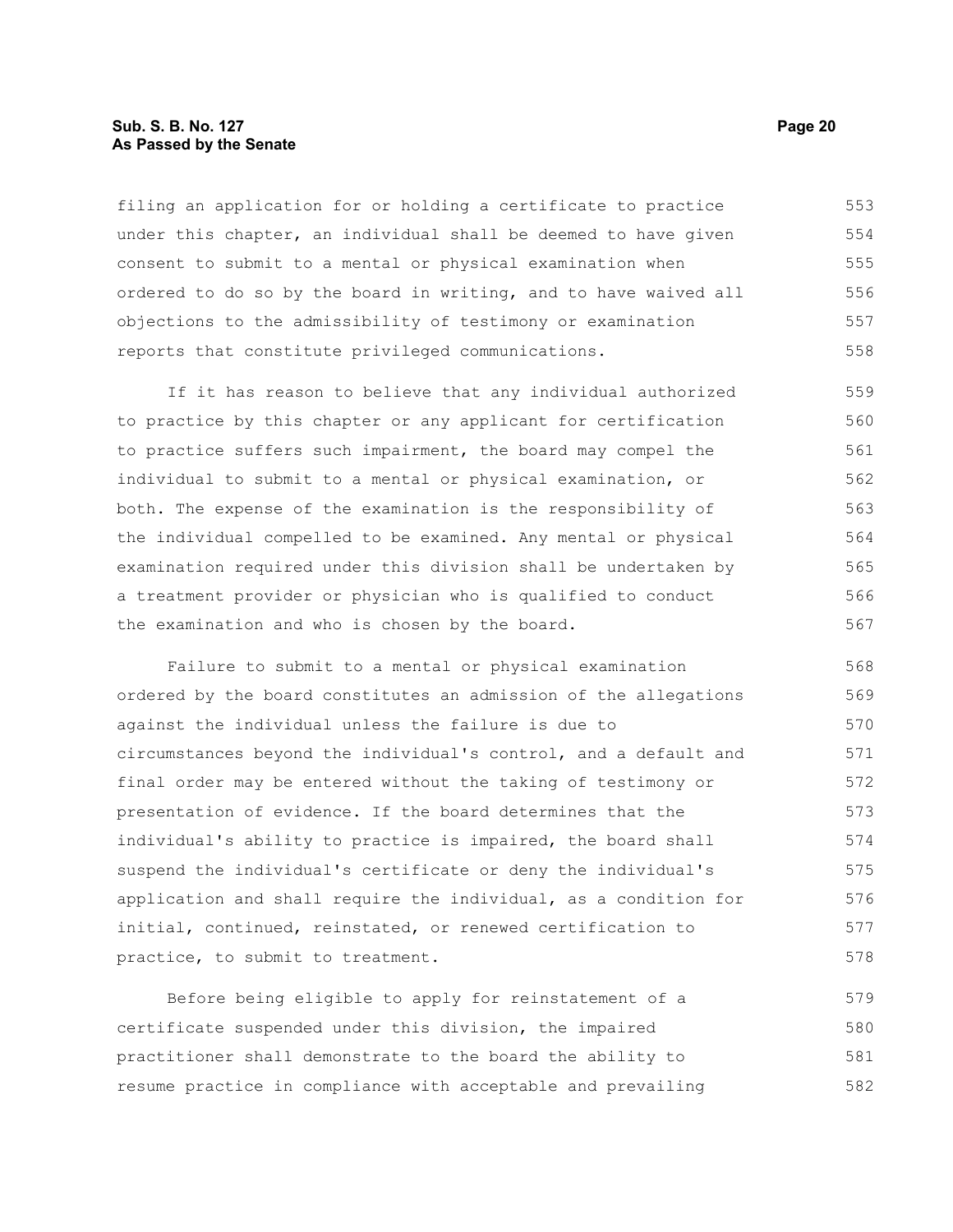standards of care under the provisions of the practitioner's certificate. The demonstration shall include, but shall not be limited to, the following: 583 584 585

(a) Certification from a treatment provider approved under section 4731.25 of the Revised Code that the individual has successfully completed any required inpatient treatment; 586 587 588

(b) Evidence of continuing full compliance with an aftercare contract or consent agreement; 589 590

(c) Two written reports indicating that the individual's ability to practice has been assessed and that the individual has been found capable of practicing according to acceptable and prevailing standards of care. The reports shall be made by individuals or providers approved by the board for making the assessments and shall describe the basis for their determination. 591 592 593 594 595 596 597

The board may reinstate a certificate suspended under this division after that demonstration and after the individual has entered into a written consent agreement. 598 599 600

When the impaired practitioner resumes practice, the board shall require continued monitoring of the individual. The monitoring shall include, but not be limited to, compliance with the written consent agreement entered into before reinstatement or with conditions imposed by board order after a hearing, and, upon termination of the consent agreement, submission to the board for at least two years of annual written progress reports made under penalty of perjury stating whether the individual has maintained sobriety. 601 602 603 604 605 606 607 608 609

(27) A second or subsequent violation of section 4731.66 or 4731.69 of the Revised Code; 610 611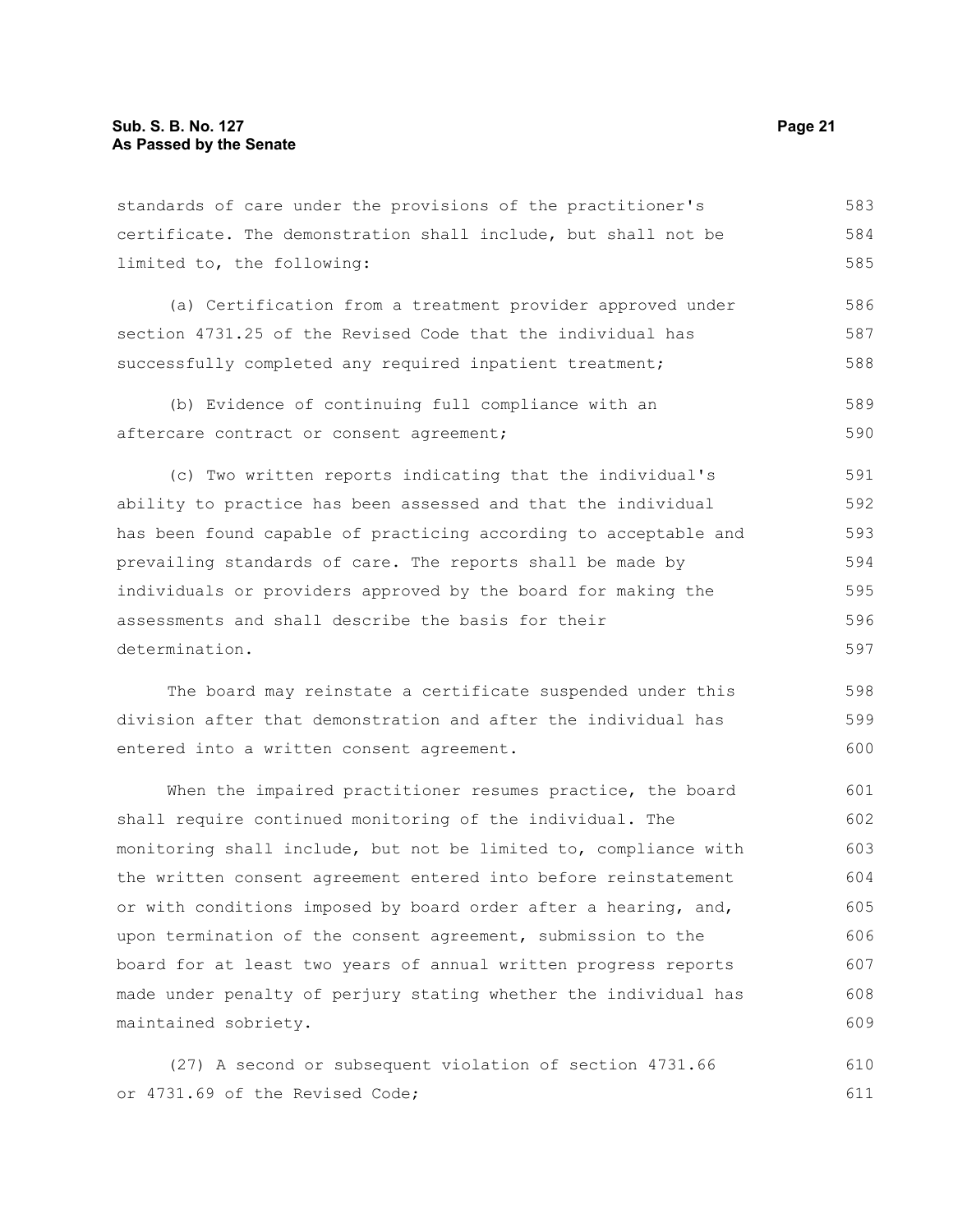(28) Except as provided in division (N) of this section: (a) Waiving the payment of all or any part of a deductible or copayment that a patient, pursuant to a health insurance or health care policy, contract, or plan that covers the individual's services, otherwise would be required to pay if the waiver is used as an enticement to a patient or group of patients to receive health care services from that individual; (b) Advertising that the individual will waive the payment of all or any part of a deductible or copayment that a patient, pursuant to a health insurance or health care policy, contract, or plan that covers the individual's services, otherwise would be required to pay. (29) Failure to use universal blood and body fluid precautions established by rules adopted under section 4731.051 of the Revised Code; (30) Failure to provide notice to, and receive acknowledgment of the notice from, a patient when required by section 4731.143 of the Revised Code prior to providing nonemergency professional services, or failure to maintain that notice in the patient's file; (31) Failure of a physician supervising a physician 612 613 614 615 616 617 618 619 620 621 622 623 624 625 626 627 628 629 630 631 632

assistant to maintain supervision in accordance with the requirements of Chapter 4730. of the Revised Code and the rules adopted under that chapter; 633 634 635

(32) Failure of a physician or podiatrist to enter into a standard care arrangement with a clinical nurse specialist, certified nurse-midwife, or certified nurse practitioner with whom the physician or podiatrist is in collaboration pursuant to section 4731.27 of the Revised Code or failure to fulfill the 636 637 638 639 640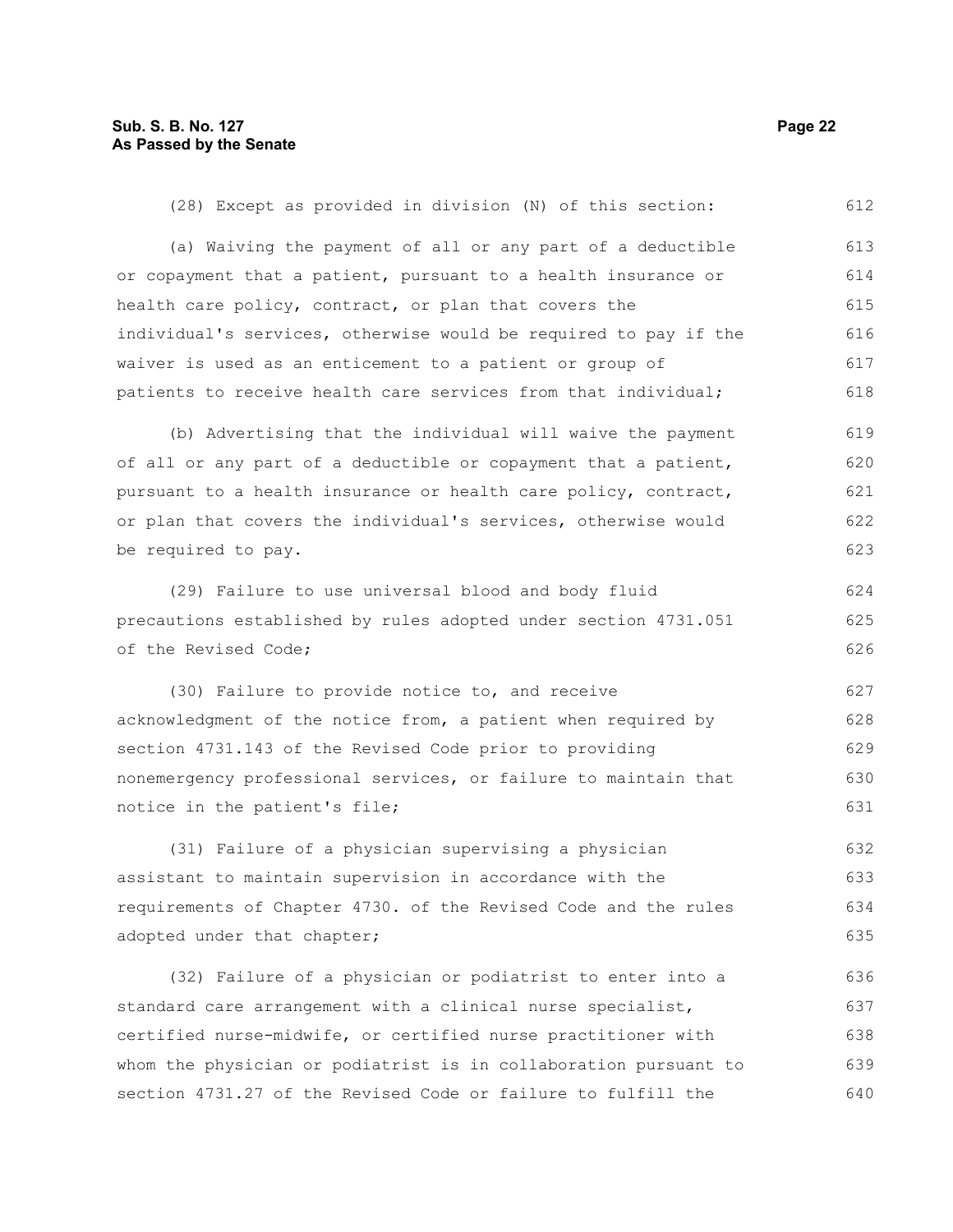| responsibilities of collaboration after entering into a standard | 641 |
|------------------------------------------------------------------|-----|
| care arrangement;                                                | 642 |
| (33) Failure to comply with the terms of a consult               | 643 |
| agreement entered into with a pharmacist pursuant to section     | 644 |
| 4729.39 of the Revised Code;                                     | 645 |
| (34) Failure to cooperate in an investigation conducted by       | 646 |
| the board under division (F) of this section, including failure  | 647 |
| to comply with a subpoena or order issued by the board or        | 648 |
| failure to answer truthfully a question presented by the board   | 649 |
| in an investigative interview, an investigative office           | 650 |
| conference, at a deposition, or in written interrogatories,      | 651 |
| except that failure to cooperate with an investigation shall not | 652 |
| constitute grounds for discipline under this section if a court  | 653 |
| of competent jurisdiction has issued an order that either        | 654 |
| quashes a subpoena or permits the individual to withhold the     | 655 |
| testimony or evidence in issue;                                  | 656 |
| (35) Failure to supervise an oriental medicine                   | 657 |
| practitioner or acupuncturist in accordance with Chapter 4762.   | 658 |
| of the Revised Code and the board's rules for providing that     | 659 |
| supervision;                                                     | 660 |
| (36) Failure to supervise an anesthesiologist assistant in       | 661 |
| accordance with Chapter 4760. of the Revised Code and the        | 662 |
| board's rules for supervision of an anesthesiologist assistant;  | 663 |
| (37) Assisting suicide as defined in section 3795.01 of          | 664 |
| the Revised Code;                                                | 665 |
| (38) Failure to comply with the requirements of section          | 666 |
| 2317.561 of the Revised Code;                                    | 667 |
| (39) Failure to supervise a radiologist assistant in             | 668 |
| accordance with Chapter 4774. of the Revised Code and the        | 669 |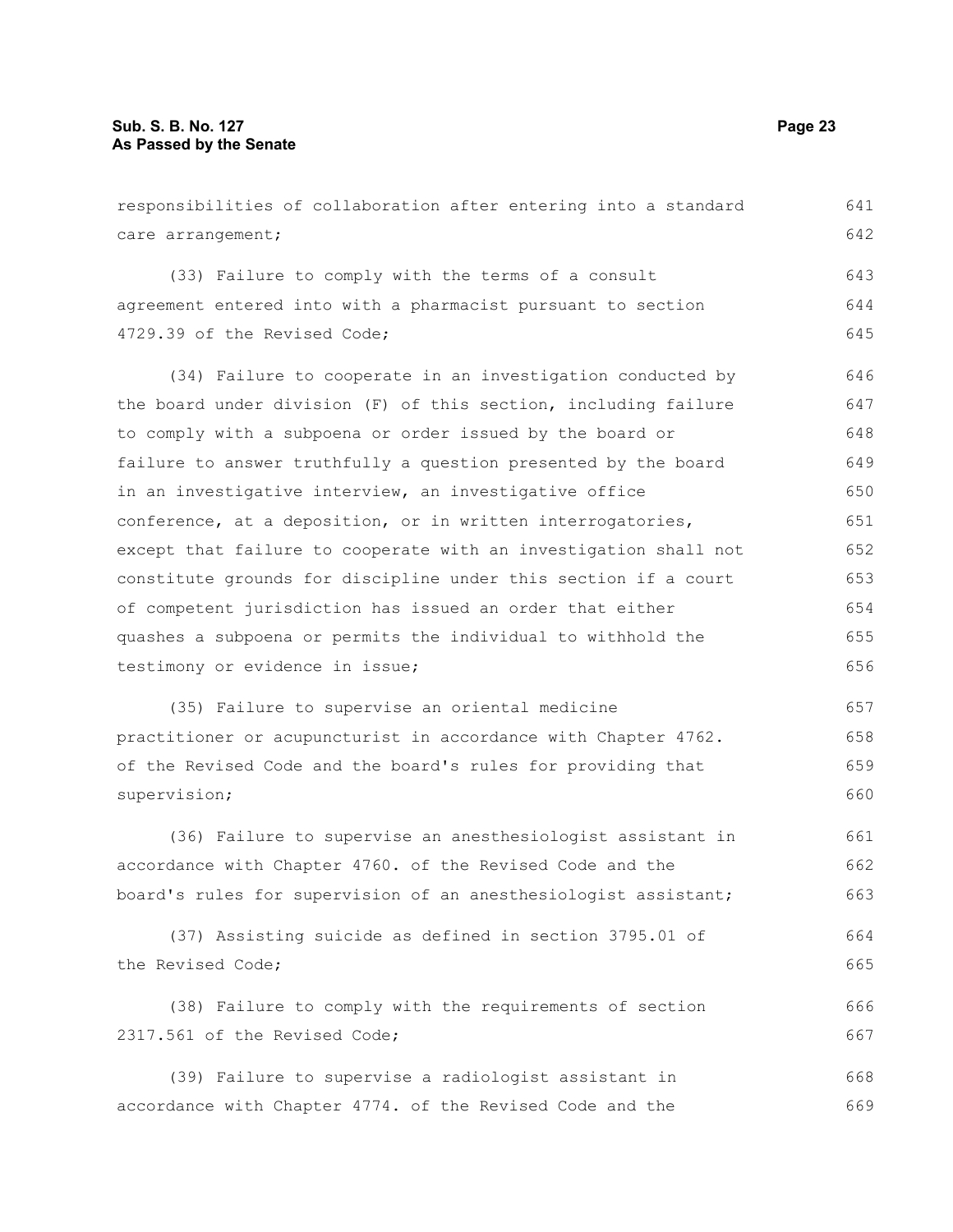with the classification;

board's rules for supervision of radiologist assistants; (40) Performing or inducing an abortion at an office or facility with knowledge that the office or facility fails to post the notice required under section 3701.791 of the Revised Code; (41) Failure to comply with the standards and procedures established in rules under section 4731.054 of the Revised Code for the operation of or the provision of care at a pain management clinic; (42) Failure to comply with the standards and procedures established in rules under section 4731.054 of the Revised Code for providing supervision, direction, and control of individuals at a pain management clinic; (43) Failure to comply with the requirements of section 4729.79 of the Revised Code, unless the state board of pharmacy no longer maintains a drug database pursuant to section 4729.75 of the Revised Code; (44) Failure to comply with the requirements of section 2919.171, 2919.202, or 2919.203 of the Revised Code or failure to submit to the department of health in accordance with a court order a complete report as described in section 2919.171 or 2919.202 of the Revised Code; (45) Practicing at a facility that is subject to licensure as a category III terminal distributor of dangerous drugs with a pain management clinic classification unless the person operating the facility has obtained and maintains the license 670 671 672 673 674 675 676 677 678 679 680 681 682 683 684 685 686 687 688 689 690 691 692 693 694 695

(46) Owning a facility that is subject to licensure as a category III terminal distributor of dangerous drugs with a pain 697 698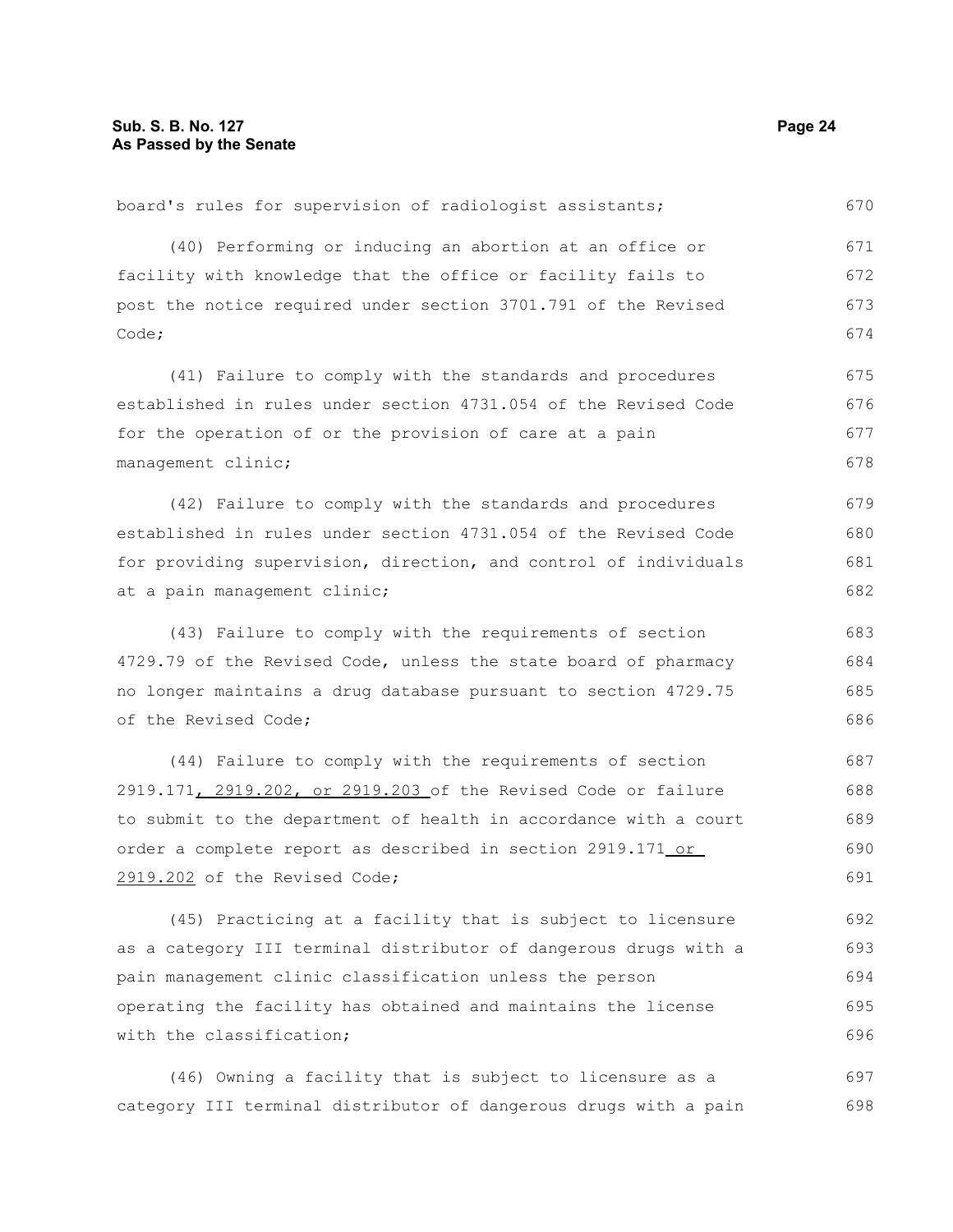with the classification; (47) Failure to comply with the requirement regarding maintaining notes described in division (B) of section 2919.191 of the Revised Code or failure to satisfy the requirements of section 2919.191 of the Revised Code prior to performing or inducing an abortion upon a pregnant woman; (48) Failure to comply with the requirements in section 3719.061 of the Revised Code before issuing for a minor a prescription for an opioid analgesic, as defined in section 3719.01 of the Revised Code. (C) Disciplinary actions taken by the board under divisions (A) and (B) of this section shall be taken pursuant to an adjudication under Chapter 119. of the Revised Code, except that in lieu of an adjudication, the board may enter into a consent agreement with an individual to resolve an allegation of a violation of this chapter or any rule adopted under it. A consent agreement, when ratified by an affirmative vote of not fewer than six members of the board, shall constitute the findings and order of the board with respect to the matter addressed in the agreement. If the board refuses to ratify a consent agreement, the admissions and findings contained in the consent agreement shall be of no force or effect. A telephone conference call may be utilized for 700 701 702 703 704 705 706 707 708 709 710 711 712 713 714 715 716 717 718 719 720 721 722

management clinic classification unless the facility is licensed

ratification of a consent agreement that revokes or suspends an individual's certificate to practice. The telephone conference call shall be considered a special meeting under division (F) of section 121.22 of the Revised Code. 723 724 725 726

If the board takes disciplinary action against an

699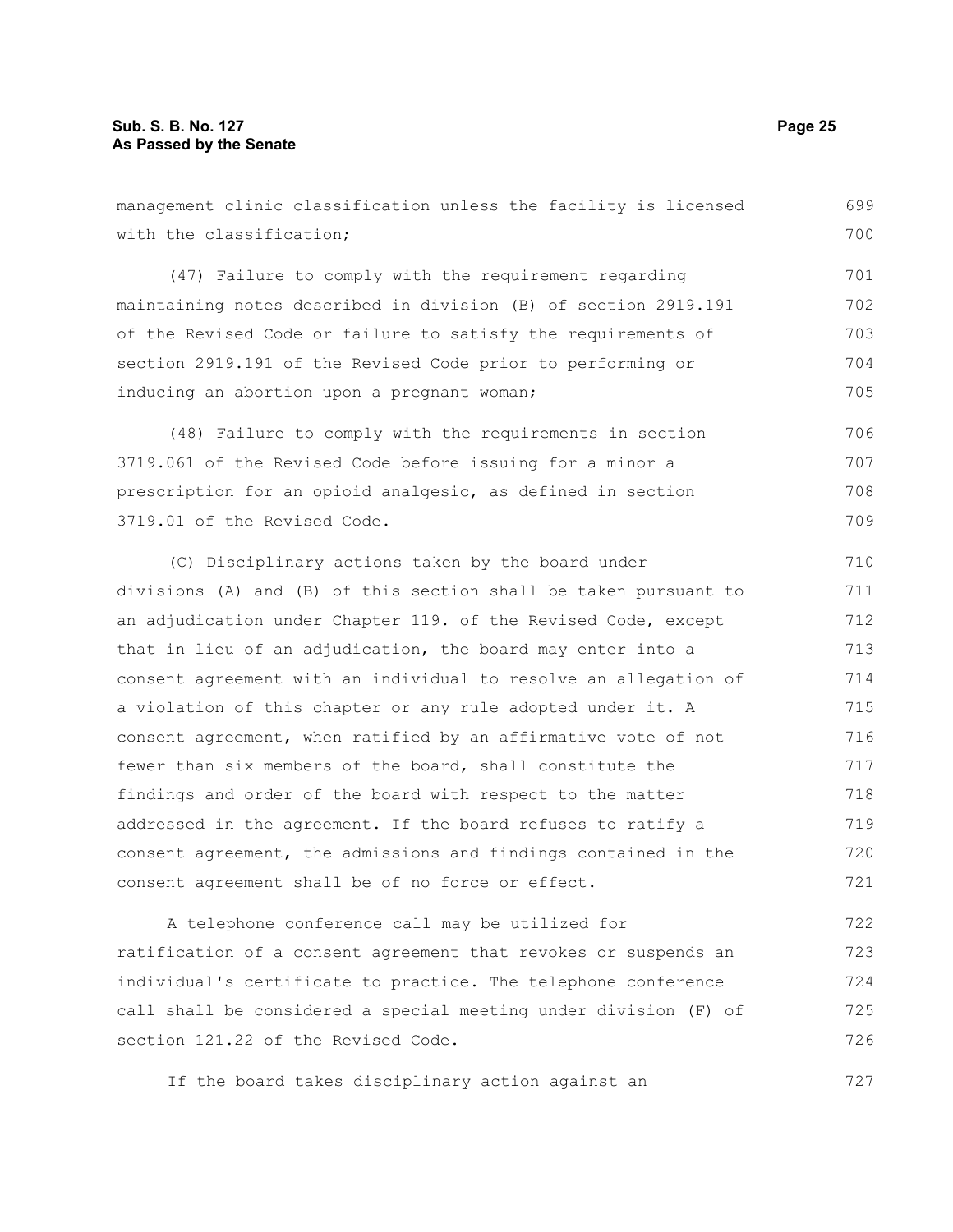individual under division (B) of this section for a second or subsequent plea of guilty to, or judicial finding of guilt of, a violation of section 2919.123 of the Revised Code, the disciplinary action shall consist of a suspension of the individual's certificate to practice for a period of at least one year or, if determined appropriate by the board, a more serious sanction involving the individual's certificate to practice. Any consent agreement entered into under this division with an individual that pertains to a second or subsequent plea of guilty to, or judicial finding of guilt of, a violation of that section shall provide for a suspension of the individual's certificate to practice for a period of at least one year or, if determined appropriate by the board, a more serious sanction involving the individual's certificate to practice. 728 729 730 731 732 733 734 735 736 737 738 739 740 741

(D) For purposes of divisions (B)(10), (12), and (14) of this section, the commission of the act may be established by a finding by the board, pursuant to an adjudication under Chapter 119. of the Revised Code, that the individual committed the act. The board does not have jurisdiction under those divisions if the trial court renders a final judgment in the individual's favor and that judgment is based upon an adjudication on the merits. The board has jurisdiction under those divisions if the trial court issues an order of dismissal upon technical or procedural grounds. 742 743 744 745 746 747 748 749 750 751

(E) The sealing of conviction records by any court shall have no effect upon a prior board order entered under this section or upon the board's jurisdiction to take action under this section if, based upon a plea of guilty, a judicial finding of guilt, or a judicial finding of eligibility for intervention in lieu of conviction, the board issued a notice of opportunity for a hearing prior to the court's order to seal the records. 752 753 754 755 756 757 758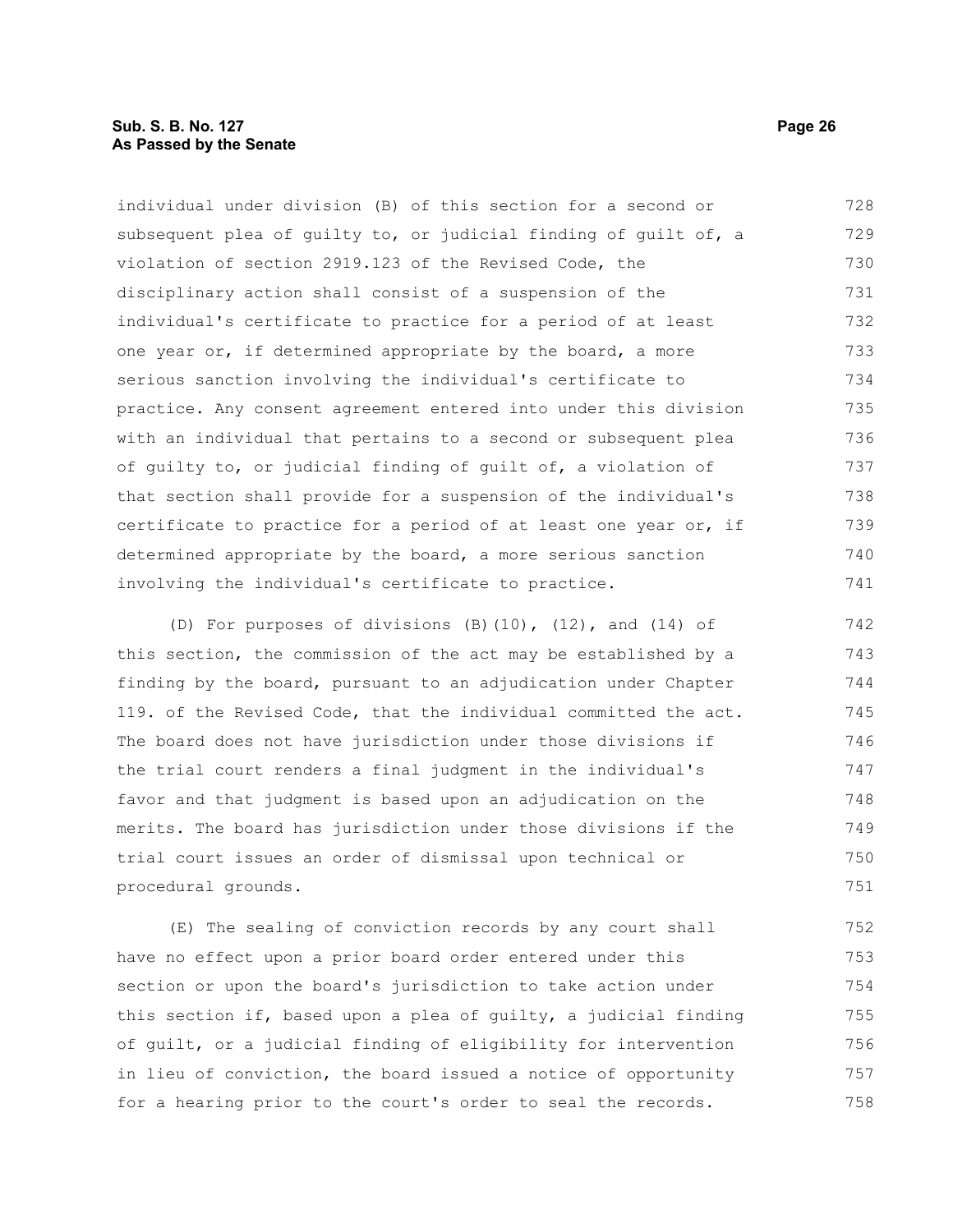The board shall not be required to seal, destroy, redact, or otherwise modify its records to reflect the court's sealing of conviction records. 759 760 761

(F)(1) The board shall investigate evidence that appears to show that a person has violated any provision of this chapter or any rule adopted under it. Any person may report to the board in a signed writing any information that the person may have that appears to show a violation of any provision of this chapter or any rule adopted under it. In the absence of bad faith, any person who reports information of that nature or who testifies before the board in any adjudication conducted under Chapter 119. of the Revised Code shall not be liable in damages in a civil action as a result of the report or testimony. Each complaint or allegation of a violation received by the board shall be assigned a case number and shall be recorded by the board. 762 763 764 765 766 767 768 769 770 771 772 773 774

(2) Investigations of alleged violations of this chapter or any rule adopted under it shall be supervised by the supervising member elected by the board in accordance with section 4731.02 of the Revised Code and by the secretary as provided in section 4731.39 of the Revised Code. The president may designate another member of the board to supervise the investigation in place of the supervising member. No member of the board who supervises the investigation of a case shall participate in further adjudication of the case. 775 776 777 778 779 780 781 782 783

(3) In investigating a possible violation of this chapter or any rule adopted under this chapter, or in conducting an inspection under division (E) of section 4731.054 of the Revised Code, the board may question witnesses, conduct interviews, administer oaths, order the taking of depositions, inspect and 784 785 786 787 788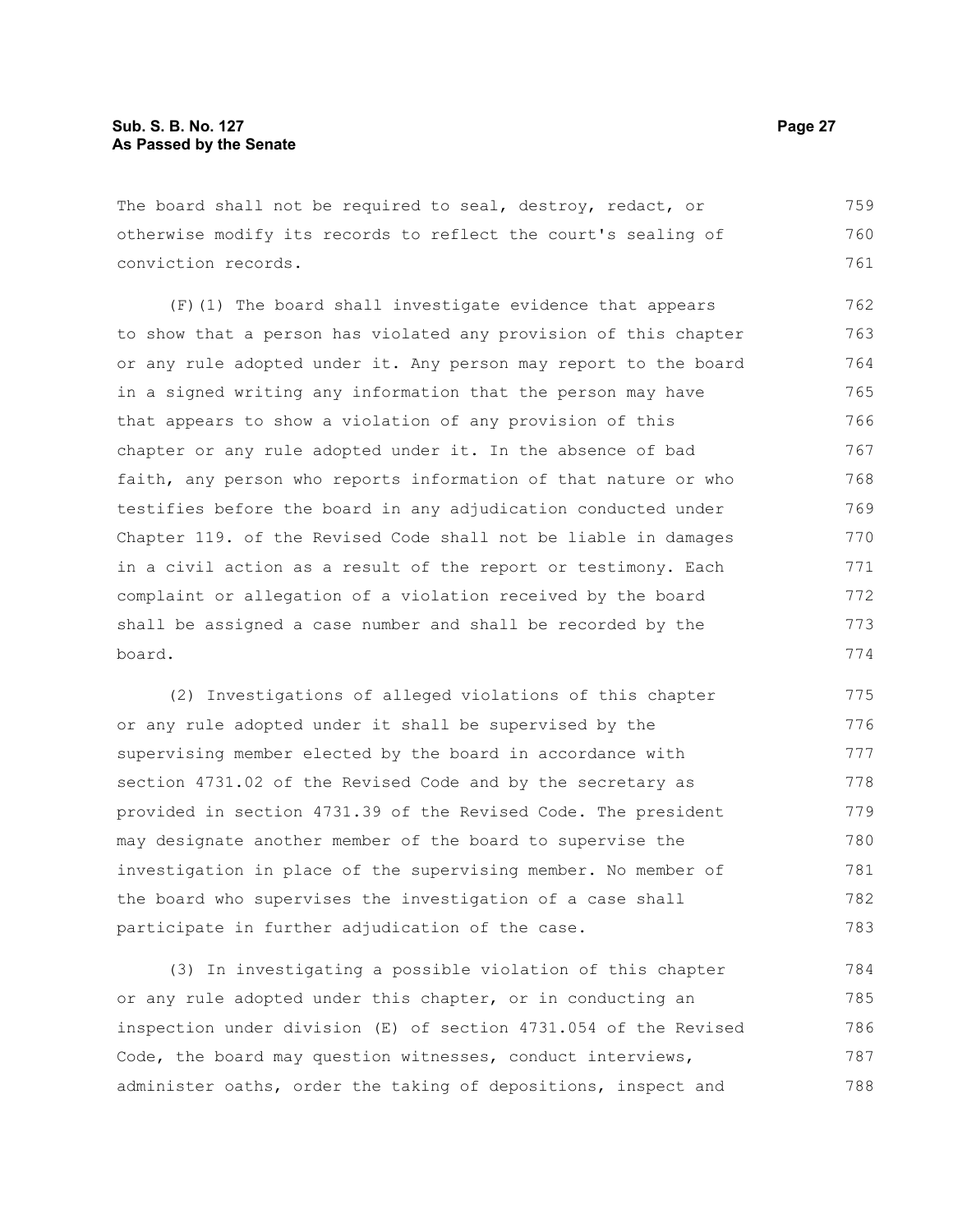#### **Sub. S. B. No. 127 Page 28 As Passed by the Senate**

copy any books, accounts, papers, records, or documents, issue subpoenas, and compel the attendance of witnesses and production of books, accounts, papers, records, documents, and testimony, except that a subpoena for patient record information shall not be issued without consultation with the attorney general's office and approval of the secretary and supervising member of the board. 789 790 791 792 793 794 795

(a) Before issuance of a subpoena for patient record information, the secretary and supervising member shall determine whether there is probable cause to believe that the complaint filed alleges a violation of this chapter or any rule adopted under it and that the records sought are relevant to the alleged violation and material to the investigation. The subpoena may apply only to records that cover a reasonable period of time surrounding the alleged violation. 796 797 798 799 800 801 802 803

(b) On failure to comply with any subpoena issued by the board and after reasonable notice to the person being subpoenaed, the board may move for an order compelling the production of persons or records pursuant to the Rules of Civil Procedure. 804 805 806 807 808

(c) A subpoena issued by the board may be served by a sheriff, the sheriff's deputy, or a board employee designated by the board. Service of a subpoena issued by the board may be made by delivering a copy of the subpoena to the person named therein, reading it to the person, or leaving it at the person's usual place of residence, usual place of business, or address on file with the board. When serving a subpoena to an applicant for or the holder of a certificate issued under this chapter, service of the subpoena may be made by certified mail, return receipt requested, and the subpoena shall be deemed served on 809 810 811 812 813 814 815 816 817 818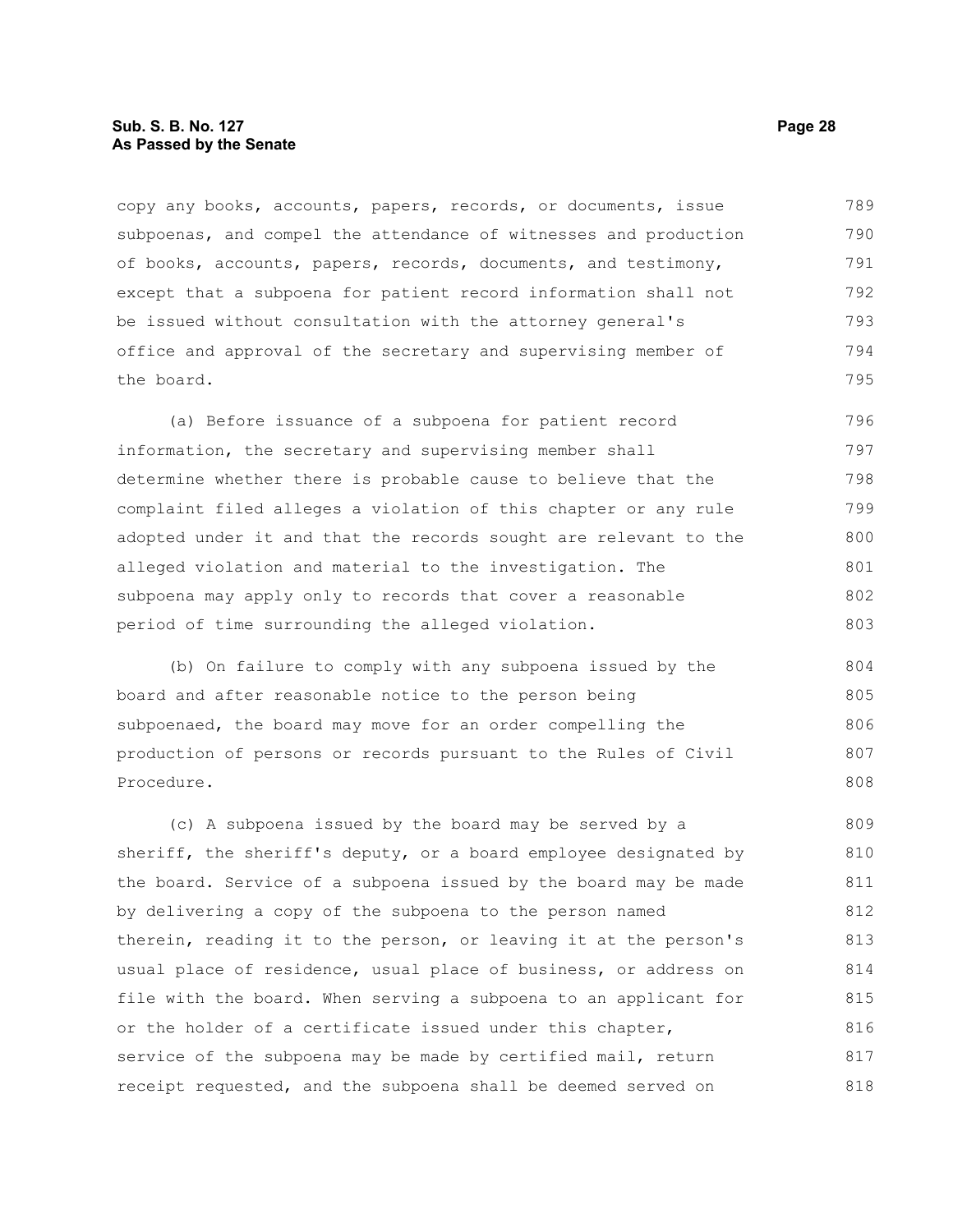#### **Sub. S. B. No. 127 Page 29 As Passed by the Senate**

the date delivery is made or the date the person refuses to accept delivery. If the person being served refuses to accept the subpoena or is not located, service may be made to an attorney who notifies the board that the attorney is representing the person. 819 820 821 822 823

(d) A sheriff's deputy who serves a subpoena shall receive the same fees as a sheriff. Each witness who appears before the board in obedience to a subpoena shall receive the fees and mileage provided for under section 119.094 of the Revised Code. 824 825 826 827

(4) All hearings, investigations, and inspections of the board shall be considered civil actions for the purposes of section 2305.252 of the Revised Code. 828 829 830

(5) A report required to be submitted to the board under this chapter, a complaint, or information received by the board pursuant to an investigation or pursuant to an inspection under division (E) of section 4731.054 of the Revised Code is confidential and not subject to discovery in any civil action. 831 832 833 834 835

The board shall conduct all investigations or inspections and proceedings in a manner that protects the confidentiality of patients and persons who file complaints with the board. The board shall not make public the names or any other identifying information about patients or complainants unless proper consent is given or, in the case of a patient, a waiver of the patient privilege exists under division (B) of section 2317.02 of the Revised Code, except that consent or a waiver of that nature is not required if the board possesses reliable and substantial evidence that no bona fide physician-patient relationship exists. 836 837 838 839 840 841 842 843 844 845 846

The board may share any information it receives pursuant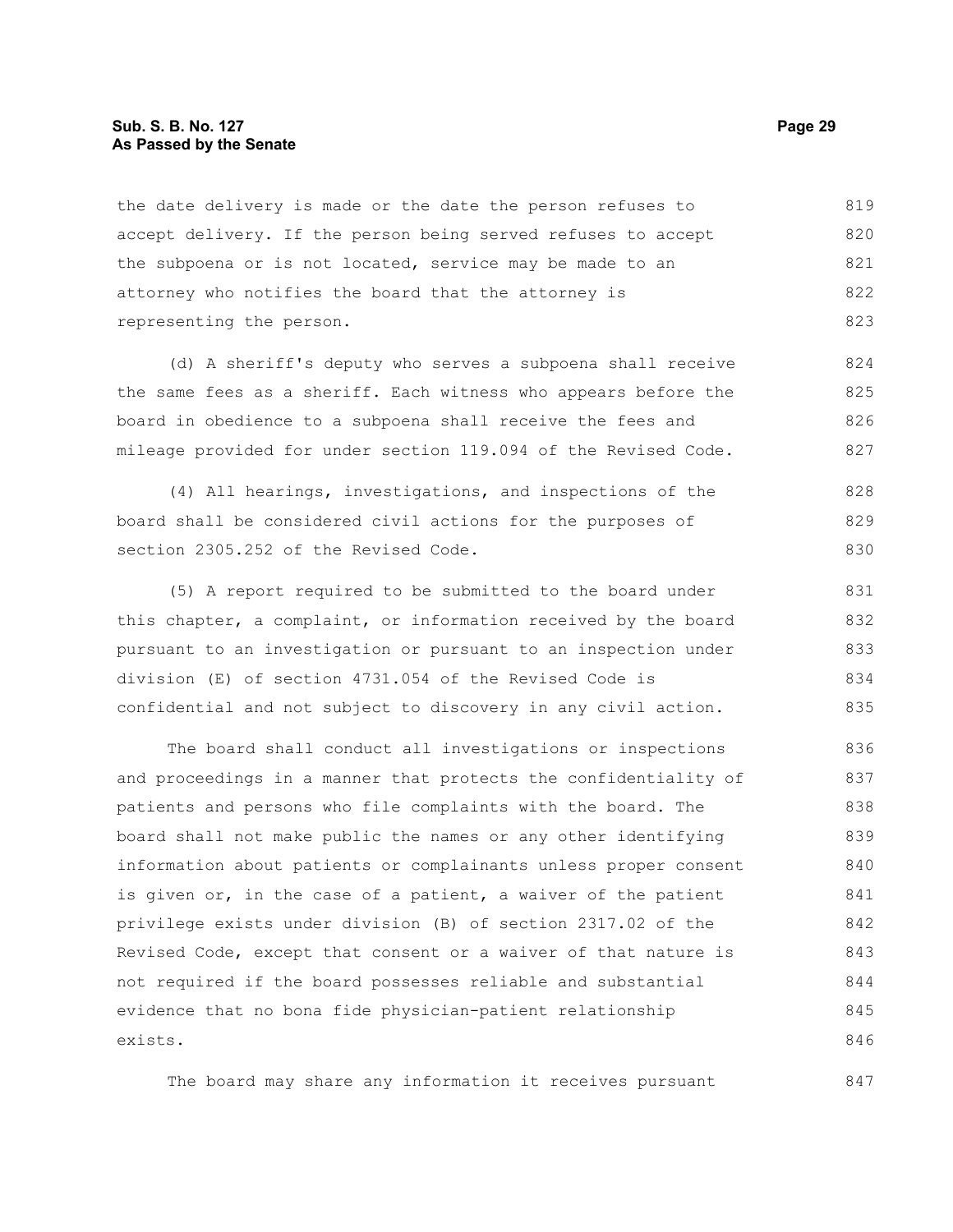#### **Sub. S. B. No. 127 Page 30 As Passed by the Senate**

to an investigation or inspection, including patient records and patient record information, with law enforcement agencies, other licensing boards, and other governmental agencies that are prosecuting, adjudicating, or investigating alleged violations of statutes or administrative rules. An agency or board that receives the information shall comply with the same requirements regarding confidentiality as those with which the state medical board must comply, notwithstanding any conflicting provision of the Revised Code or procedure of the agency or board that applies when it is dealing with other information in its possession. In a judicial proceeding, the information may be admitted into evidence only in accordance with the Rules of Evidence, but the court shall require that appropriate measures are taken to ensure that confidentiality is maintained with respect to any part of the information that contains names or other identifying information about patients or complainants whose confidentiality was protected by the state medical board when the information was in the board's possession. Measures to ensure confidentiality that may be taken by the court include sealing its records or deleting specific information from its records. 848 849 850 851 852 853 854 855 856 857 858 859 860 861 862 863 864 865 866 867 868

(6) On a quarterly basis, the board shall prepare a report that documents the disposition of all cases during the preceding three months. The report shall contain the following information for each case with which the board has completed its activities: 869 870 871 872

(a) The case number assigned to the complaint or alleged violation; 873 874

(b) The type of certificate to practice, if any, held by the individual against whom the complaint is directed; 875 876

(c) A description of the allegations contained in the 877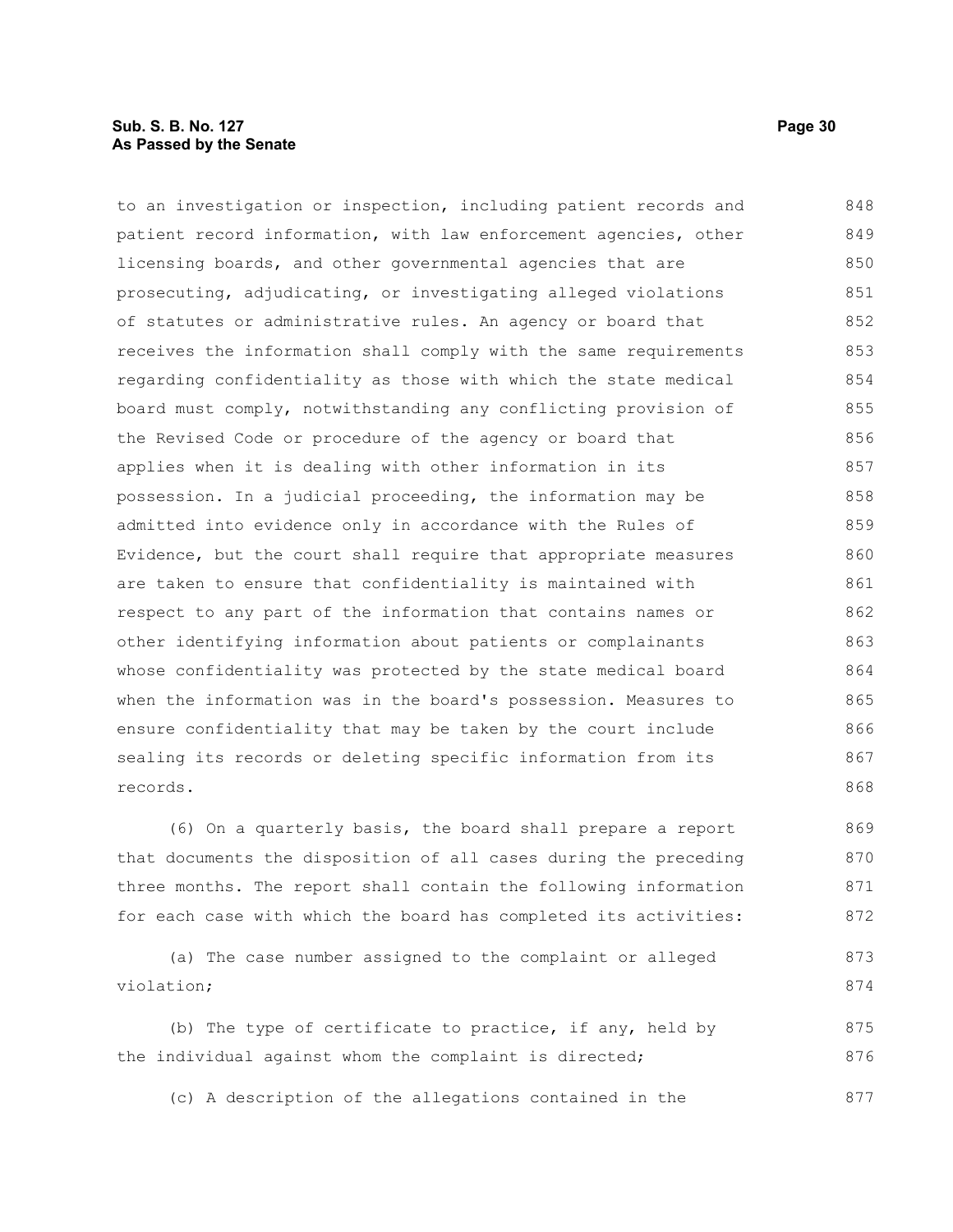complaint; (d) The disposition of the case. The report shall state how many cases are still pending and shall be prepared in a manner that protects the identity of each person involved in each case. The report shall be a public record under section 149.43 of the Revised Code. (G) If the secretary and supervising member determine both of the following, they may recommend that the board suspend an individual's certificate to practice without a prior hearing: (1) That there is clear and convincing evidence that an individual has violated division (B) of this section; (2) That the individual's continued practice presents a danger of immediate and serious harm to the public. Written allegations shall be prepared for consideration by the board. The board, upon review of those allegations and by an affirmative vote of not fewer than six of its members, excluding the secretary and supervising member, may suspend a certificate without a prior hearing. A telephone conference call may be utilized for reviewing the allegations and taking the vote on the summary suspension. The board shall issue a written order of suspension by certified mail or in person in accordance with section 119.07 of 878 879 880 881 882 883 884 885 886 887 888 889 890 891 892 893 894 895 896 897 898 899

the Revised Code. The order shall not be subject to suspension by the court during pendency of any appeal filed under section 119.12 of the Revised Code. If the individual subject to the summary suspension requests an adjudicatory hearing by the board, the date set for the hearing shall be within fifteen days, but not earlier than seven days, after the individual requests the hearing, unless otherwise agreed to by both the 900 901 902 903 904 905 906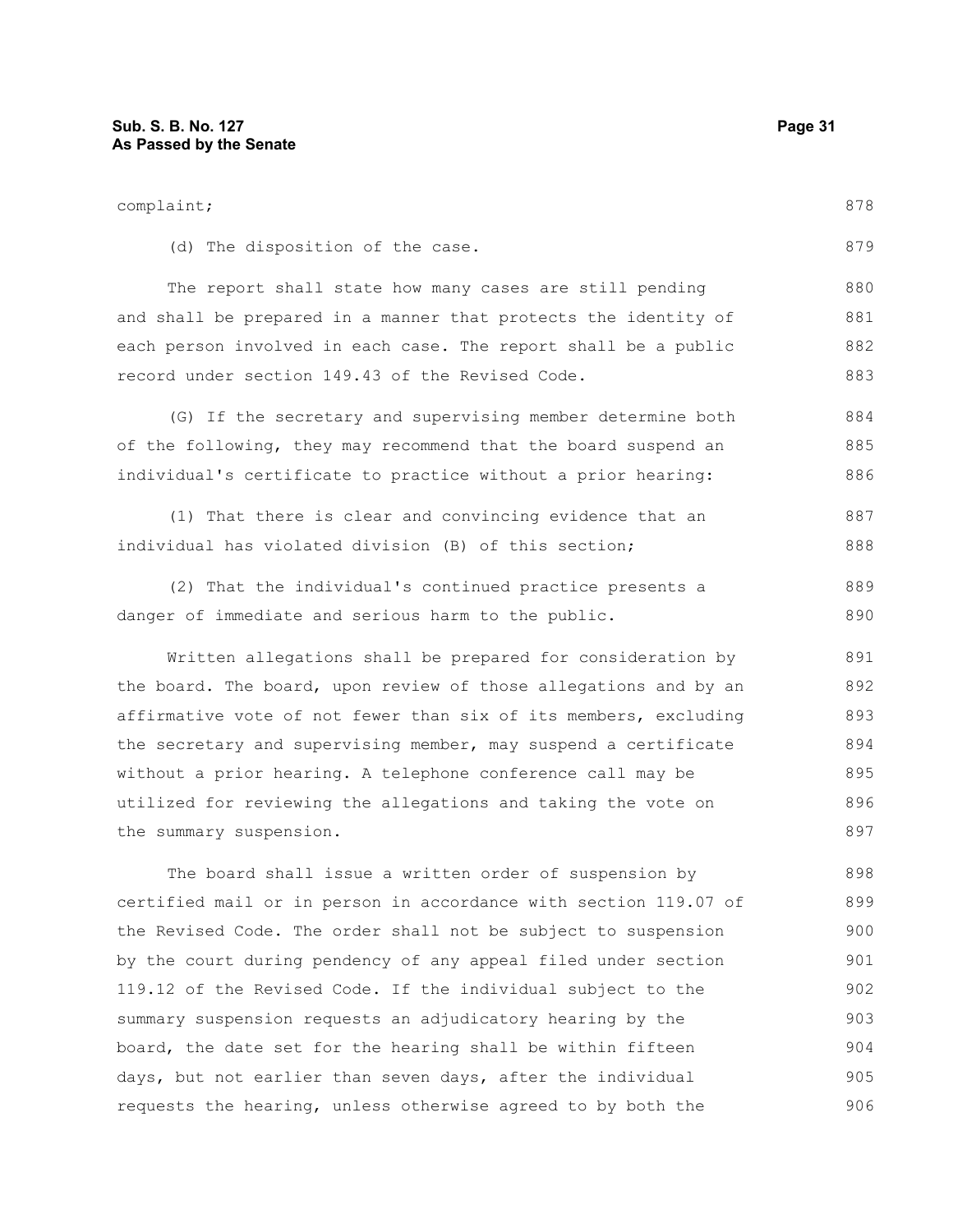board and the individual.

Any summary suspension imposed under this division shall remain in effect, unless reversed on appeal, until a final adjudicative order issued by the board pursuant to this section and Chapter 119. of the Revised Code becomes effective. The board shall issue its final adjudicative order within seventyfive days after completion of its hearing. A failure to issue the order within seventy-five days shall result in dissolution of the summary suspension order but shall not invalidate any subsequent, final adjudicative order. 908 909 910 911 912 913 914 915 916

(H) If the board takes action under division (B)(9), (11), or (13) of this section and the judicial finding of guilt, guilty plea, or judicial finding of eligibility for intervention in lieu of conviction is overturned on appeal, upon exhaustion of the criminal appeal, a petition for reconsideration of the order may be filed with the board along with appropriate court documents. Upon receipt of a petition of that nature and supporting court documents, the board shall reinstate the individual's certificate to practice. The board may then hold an adjudication under Chapter 119. of the Revised Code to determine whether the individual committed the act in question. Notice of an opportunity for a hearing shall be given in accordance with Chapter 119. of the Revised Code. If the board finds, pursuant to an adjudication held under this division, that the individual committed the act or if no hearing is requested, the board may order any of the sanctions identified under division (B) of this section. 917 918 919 920 921 922 923 924 925 926 927 928 929 930 931 932 933

(I) The certificate to practice issued to an individual under this chapter and the individual's practice in this state are automatically suspended as of the date of the individual's 934 935 936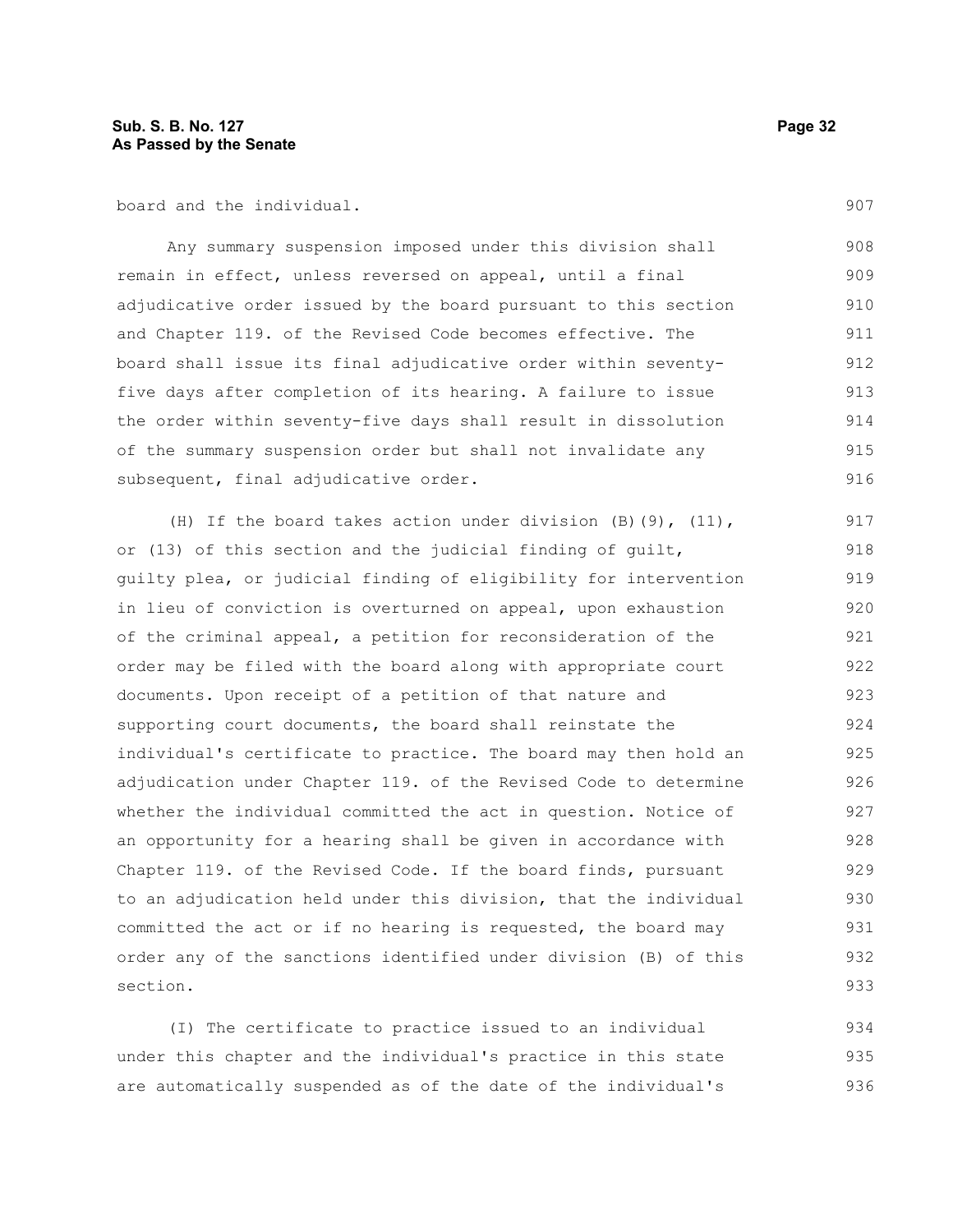### **Sub. S. B. No. 127 Page 33 As Passed by the Senate**

second or subsequent plea of guilty to, or judicial finding of guilt of, a violation of section 2919.123 of the Revised Code, or the date the individual pleads guilty to, is found by a judge or jury to be guilty of, or is subject to a judicial finding of eligibility for intervention in lieu of conviction in this state or treatment or intervention in lieu of conviction in another jurisdiction for any of the following criminal offenses in this state or a substantially equivalent criminal offense in another jurisdiction: aggravated murder, murder, voluntary manslaughter, felonious assault, kidnapping, rape, sexual battery, gross sexual imposition, aggravated arson, aggravated robbery, or aggravated burglary. Continued practice after suspension shall be considered practicing without a certificate. 937 938 939 940 941 942 943 944 945 946 947 948 949

The board shall notify the individual subject to the suspension by certified mail or in person in accordance with section 119.07 of the Revised Code. If an individual whose certificate is automatically suspended under this division fails to make a timely request for an adjudication under Chapter 119. of the Revised Code, the board shall do whichever of the following is applicable: 950 951 952 953 954 955 956

(1) If the automatic suspension under this division is for a second or subsequent plea of guilty to, or judicial finding of guilt of, a violation of section 2919.123 of the Revised Code, the board shall enter an order suspending the individual's certificate to practice for a period of at least one year or, if determined appropriate by the board, imposing a more serious sanction involving the individual's certificate to practice. 957 958 959 960 961 962 963

(2) In all circumstances in which division (I)(1) of this section does not apply, enter a final order permanently revoking the individual's certificate to practice. 964 965 966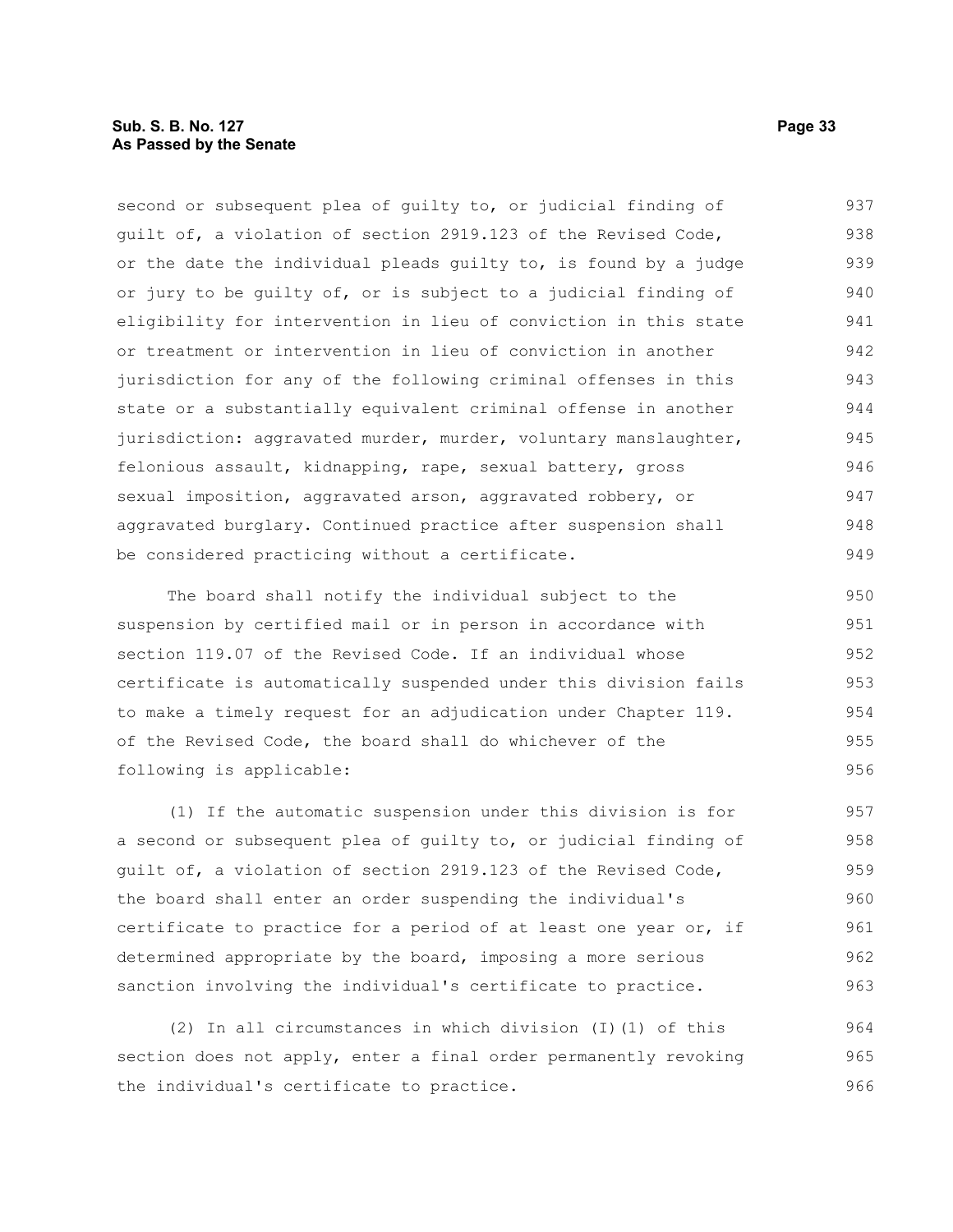### **Sub. S. B. No. 127 Page 34 As Passed by the Senate**

(J) If the board is required by Chapter 119. of the Revised Code to give notice of an opportunity for a hearing and if the individual subject to the notice does not timely request a hearing in accordance with section 119.07 of the Revised Code, the board is not required to hold a hearing, but may adopt, by an affirmative vote of not fewer than six of its members, a final order that contains the board's findings. In that final order, the board may order any of the sanctions identified under division (A) or (B) of this section. 967 968 969 970 971 972 973 974 975

(K) Any action taken by the board under division (B) of this section resulting in a suspension from practice shall be accompanied by a written statement of the conditions under which the individual's certificate to practice may be reinstated. The board shall adopt rules governing conditions to be imposed for reinstatement. Reinstatement of a certificate suspended pursuant to division (B) of this section requires an affirmative vote of not fewer than six members of the board. 976 977 978 979 980 981 982 983

(L) When the board refuses to grant a certificate to an applicant, revokes an individual's certificate to practice, refuses to register an applicant, or refuses to reinstate an individual's certificate to practice, the board may specify that its action is permanent. An individual subject to a permanent action taken by the board is forever thereafter ineligible to hold a certificate to practice and the board shall not accept an application for reinstatement of the certificate or for issuance of a new certificate. 984 985 986 987 988 989 990 991 992

(M) Notwithstanding any other provision of the Revised Code, all of the following apply: 993 994

(1) The surrender of a certificate issued under this chapter shall not be effective unless or until accepted by the 995 996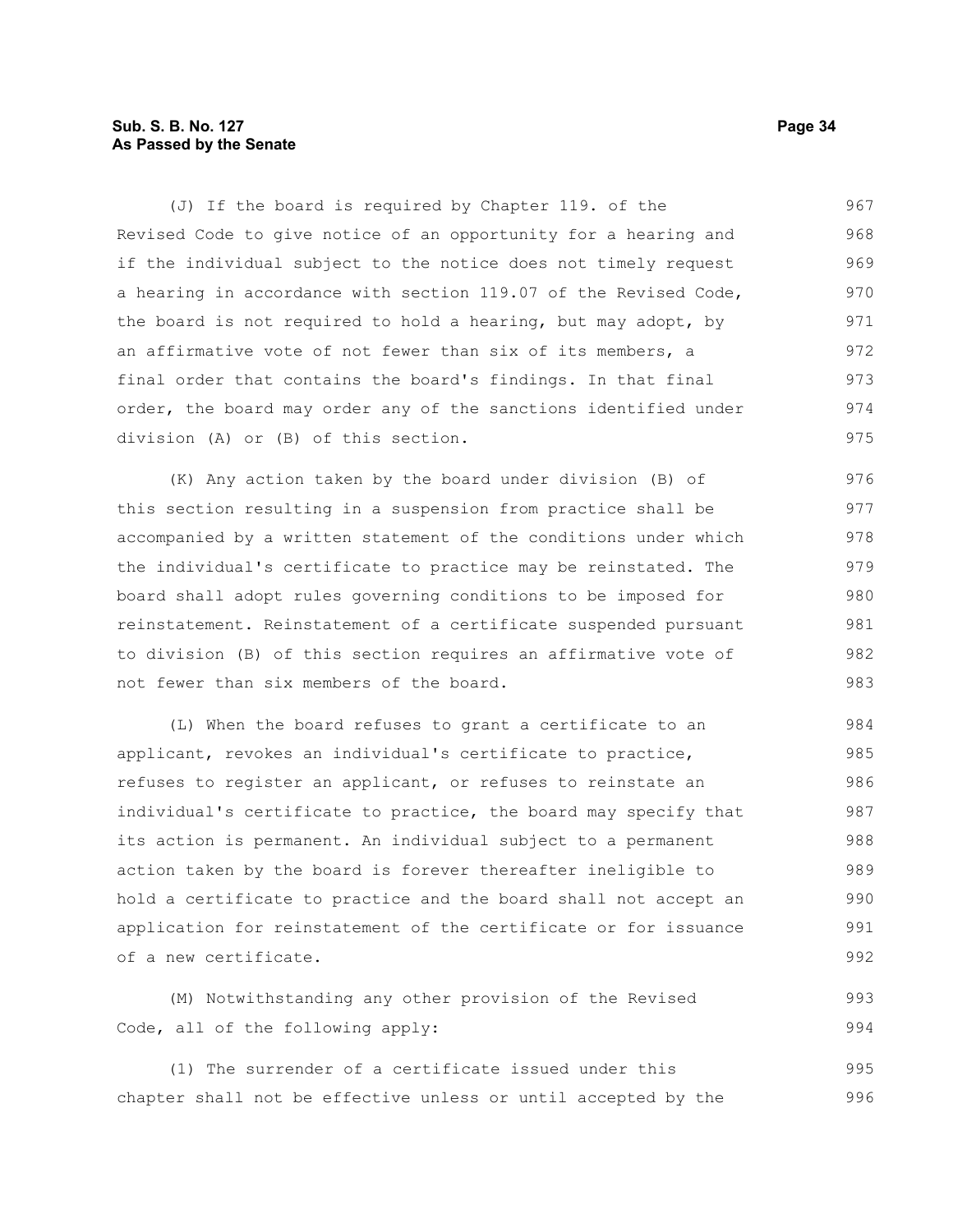board. A telephone conference call may be utilized for acceptance of the surrender of an individual's certificate to practice. The telephone conference call shall be considered a special meeting under division (F) of section 121.22 of the Revised Code. Reinstatement of a certificate surrendered to the board requires an affirmative vote of not fewer than six members of the board. 997 998 999 1000 1001 1002 1003

(2) An application for a certificate made under the provisions of this chapter may not be withdrawn without approval of the board. 1004 1005 1006

(3) Failure by an individual to renew a certificate of registration in accordance with this chapter shall not remove or limit the board's jurisdiction to take any disciplinary action under this section against the individual. 1007 1008 1009 1010

(4) At the request of the board, a certificate holder shall immediately surrender to the board a certificate that the board has suspended, revoked, or permanently revoked. 1011 1012 1013

(N) Sanctions shall not be imposed under division (B)(28) of this section against any person who waives deductibles and copayments as follows: 1014 1015 1016

(1) In compliance with the health benefit plan that expressly allows such a practice. Waiver of the deductibles or copayments shall be made only with the full knowledge and consent of the plan purchaser, payer, and third-party administrator. Documentation of the consent shall be made available to the board upon request. 1017 1018 1019 1020 1021 1022

(2) For professional services rendered to any other person authorized to practice pursuant to this chapter, to the extent allowed by this chapter and rules adopted by the board. 1023 1024 1025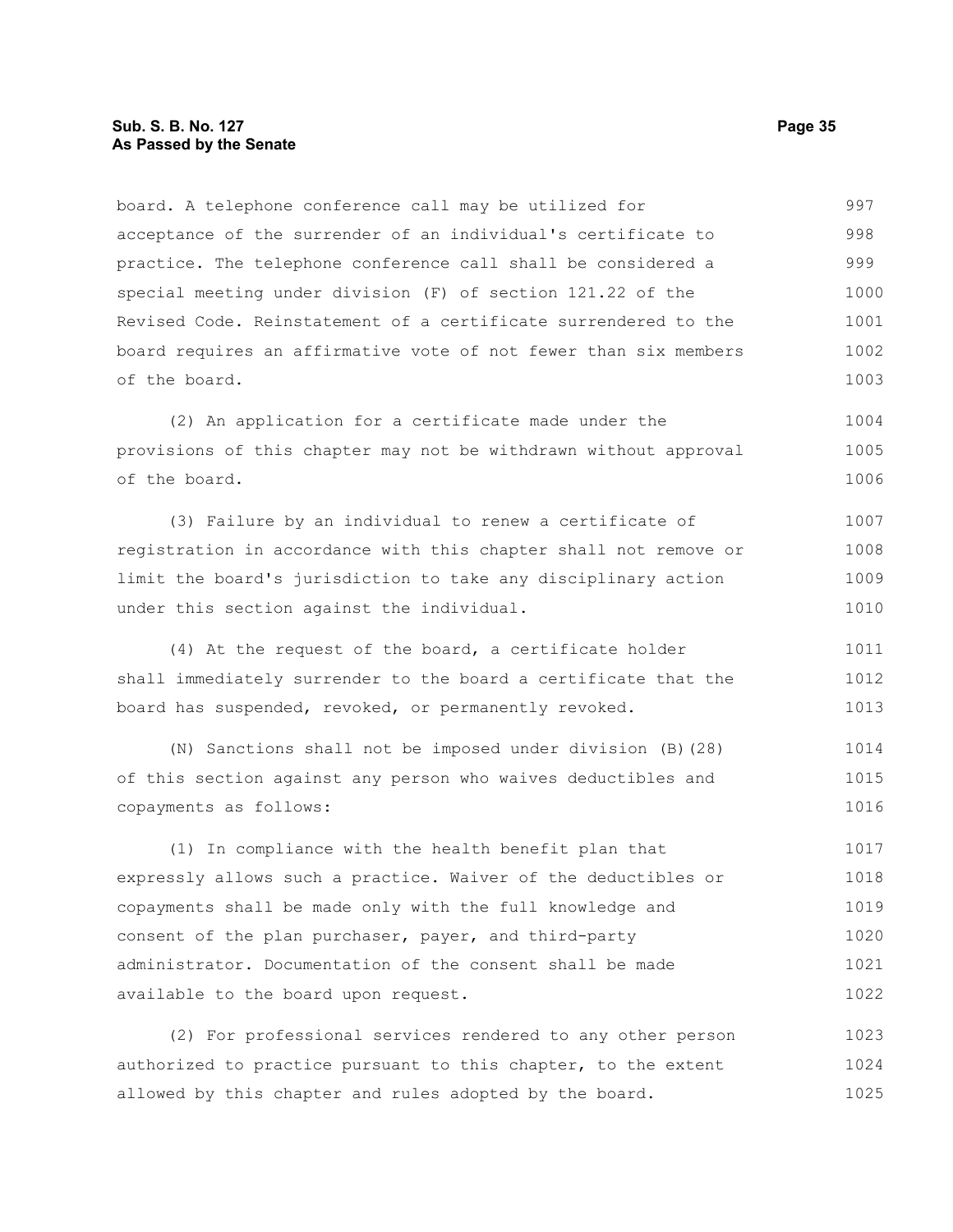### **Sub. S. B. No. 127 Page 36 As Passed by the Senate**

(O) Under the board's investigative duties described in this section and subject to division (F) of this section, the board shall develop and implement a quality intervention program designed to improve through remedial education the clinical and communication skills of individuals authorized under this chapter to practice medicine and surgery, osteopathic medicine and surgery, and podiatric medicine and surgery. In developing and implementing the quality intervention program, the board may do all of the following: 1026 1027 1028 1029 1030 1031 1032 1033 1034

(1) Offer in appropriate cases as determined by the board an educational and assessment program pursuant to an investigation the board conducts under this section; 1035 1036 1037

(2) Select providers of educational and assessment services, including a quality intervention program panel of case reviewers; 1038 1039 1040

(3) Make referrals to educational and assessment service providers and approve individual educational programs recommended by those providers. The board shall monitor the progress of each individual undertaking a recommended individual educational program. 1041 1042 1043 1044 1045

(4) Determine what constitutes successful completion of an individual educational program and require further monitoring of the individual who completed the program or other action that the board determines to be appropriate; 1046 1047 1048 1049

(5) Adopt rules in accordance with Chapter 119. of the Revised Code to further implement the quality intervention program. 1050 1051 1052

An individual who participates in an individual educational program pursuant to this division shall pay the 1053 1054